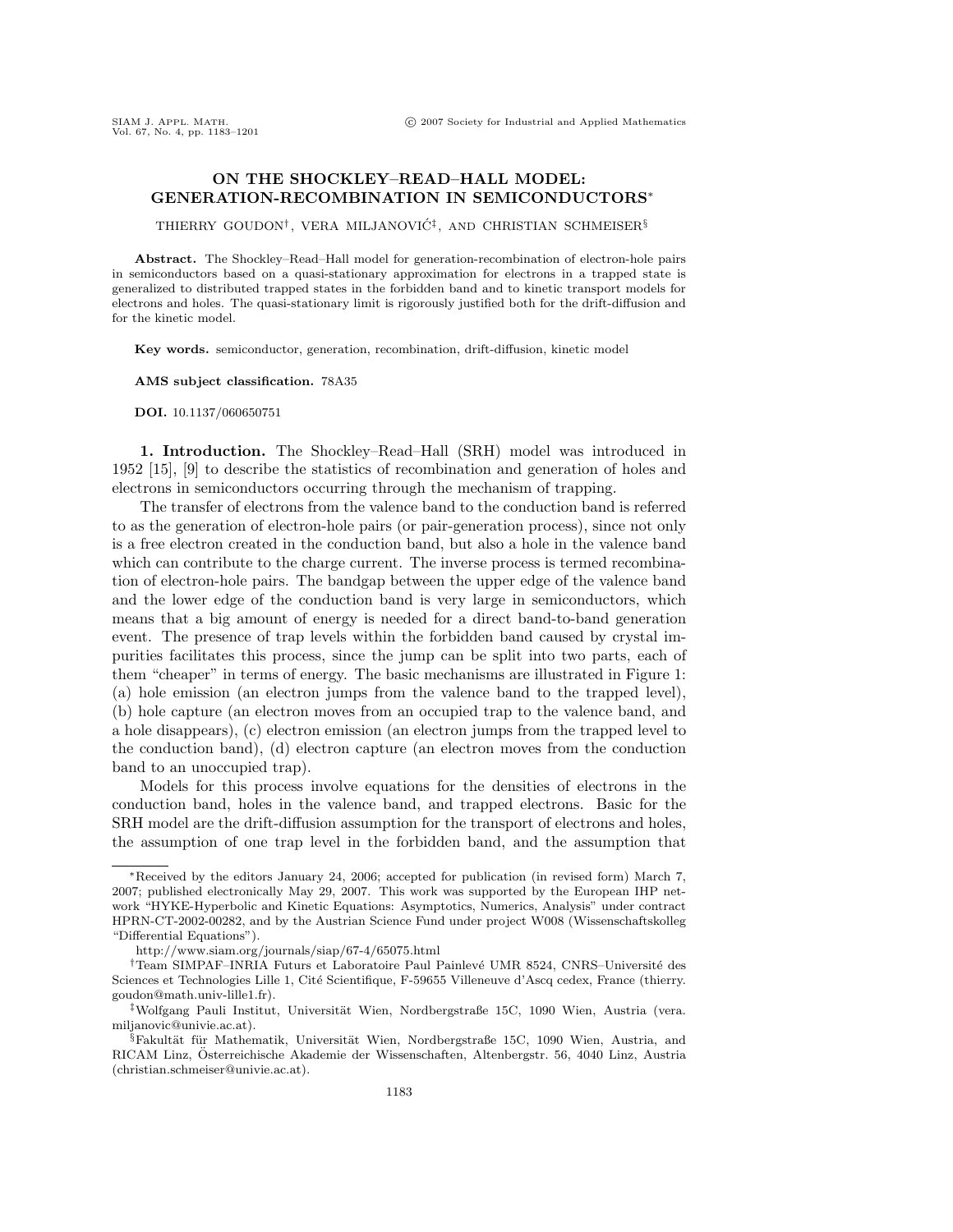

Fig. 1. The four basic processes of electron-hole recombination.

the dynamics of the trapped electrons is quasi-stationary, which can be motivated by the smallness of the density of trapped states compared to typical carrier densities. This last assumption leads to the elimination of the density of trapped electrons from the system and to a nonlinear effective recombination-generation rate, reminiscent of Michaelis–Menten kinetics in chemistry. This model is an important ingredient of simulation models for semiconductor devices (see, e.g., [10], [14]).

In this work, two generalizations of the classical SRH model are considered: Instead of a single trapped state, a distribution of trapped states across the forbidden band is allowed, and, in a second step, a semiclassical kinetic model including the fermion nature of the charge carriers is introduced. Although direct band-to-band recombination-generation (see, e.g.,  $[13]$ ) and impact ionization (e.g.,  $[2]$ ,  $[3]$ ) have been modelled on the kinetic level before, this is (to the best of the authors' knowledge) the first attempt to derive a "kinetic SRH model." (We also mention the modelling discussions and numerical simulations in [7], [8].)

For both the drift-diffusion and the kinetic models with self-consistent electric fields existence results and rigorous results concerning the quasi-stationary limit are proven. For the drift-diffusion problem, the essential estimate is derived similarly to [6], where the quasi-neutral limit has been carried out. For the kinetic model Degond's approach [4] for the existence of solutions of the Vlasov–Poisson problem is extended. Actually, the existence theory already provides the uniform estimates necessary for passing to the quasi-stationary limit.

In the following section, the drift-diffusion based model is formulated and nondimensionalized, and the SRH model is formally derived. Section 3 contains the rigorous justification of the passage to the quasi-stationary limit. Section 4 corresponds to section 2, dealing with the kinetic model, and in section 5 existence of global solutions for the kinetic model is proven, and the quasi-stationary limit is justified.

**2. The drift-diffusion Shockley–Read–Hall model.** We consider a semiconductor crystal with a forbidden band represented by the energy interval  $(E_v, E_c)$ with the valence band edge  $E_v$  and the conduction band edge  $E_c$ . The constant (in space) number density  $N_{tr}$  of trapped states is obtained by summing up contributions across the forbidden band:

$$
N_{tr} = \int_{E_v}^{E_c} M_{tr}(E) dE.
$$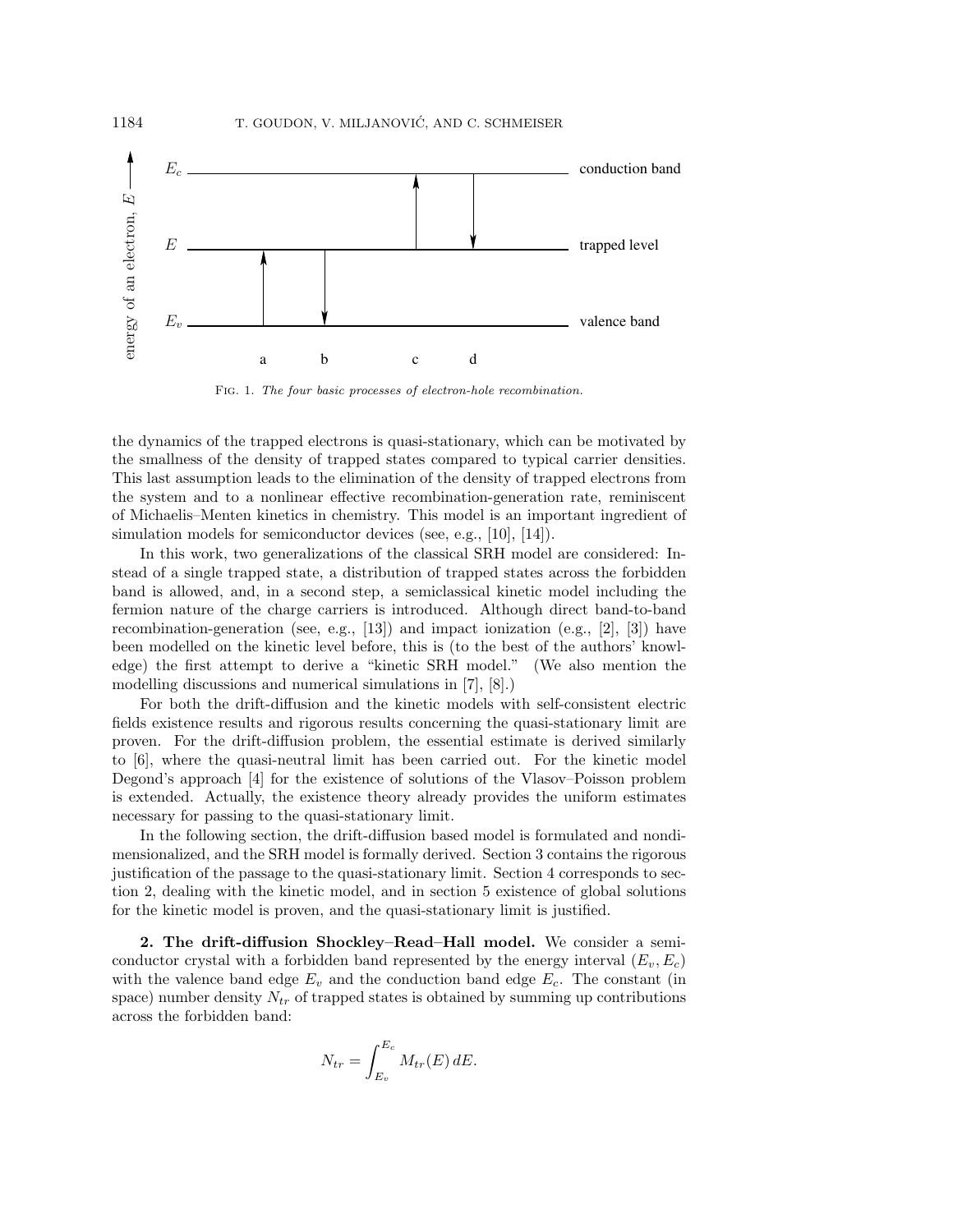Here  $M_{tr}(E)$  is the energy dependent density of available trapped states. The position density of occupied traps is given by

$$
n_{tr}(f_{tr})(x,t) = \int_{E_v}^{E_c} M_{tr}(E) f_{tr}(x,E,t) \, dE,
$$

where  $f_{tr}(x, E, t)$  is the fraction of occupied trapped states at position  $x \in \Omega$ , energy  $E \in (E_v, E_c)$ , and time  $t \geq 0$ . Note that  $0 \leq f_{tr} \leq 1$  should hold from a physical point of view.

The evolution of  $f_{tr}$  is coupled to those of the density of electrons in the conduction band, denoted by  $n(x, t) \geq 0$ , and the density of holes in the valence band, denoted by  $p(x, t) \geq 0$ . Electrons and holes are oppositely charged. The coupling is expressed through the following quantities:

(1) 
$$
S_n = \frac{1}{\tau_n N_{tr}} [n_0 f_{tr} - n(1 - f_{tr})], \qquad S_p = \frac{1}{\tau_p N_{tr}} [p_0 (1 - f_{tr}) - p f_{tr}],
$$

$$
(2) \qquad R_n = \int_{E_v}^{E_c} S_n M_{tr} dE, \qquad R_p = \int_{E_v}^{E_c} S_p M_{tr} dE.
$$

Indeed, the governing equations are given by

(3) 
$$
\partial_{t} f_{tr} = S_{p} - S_{n} = \frac{p_{0}}{\tau_{p} N_{tr}} + \frac{n}{\tau_{n} N_{tr}} - f_{tr} \left( \frac{p_{0} + p}{\tau_{p} N_{tr}} + \frac{n_{0} + n}{\tau_{n} N_{tr}} \right),
$$

(4) 
$$
\partial_t n = \nabla \cdot J_n + R_n, \quad J_n = \mu_n (U_T \nabla n - n \nabla V),
$$

(5) 
$$
\partial_t p = -\nabla \cdot J_p + R_p, \quad J_p = -\mu_p (U_T \nabla p + p \nabla V),
$$

(6) 
$$
\varepsilon_s \Delta V = q(n + n_{tr}(f_{tr}) - p - C).
$$

For the current densities  $J_n, J_p$  we use the simplest possible model, the drift diffusion ansatz, with constant mobilities  $\mu_n, \mu_p$ , and with thermal voltage  $U_T$ . Moreover, since the trapped states have fixed positions, no flux appears in (3).

By  $R_n$  and  $R_p$  we denote the recombination-generation rates for n and p, respectively. The rate constants are  $\tau_n(E)$ ,  $\tau_p(E)$ ,  $n_0(E)$ ,  $p_0(E)$ , where  $n_0(E)p_0(E) = n_i^2$ with the energy independent intrinsic density  $n_i$ .

Integration of (3) yields

$$
(7) \t\t\t\t\t\t\partial_t n_{tr} = R_p - R_n.
$$

By adding  $(4)$ ,  $(5)$ ,  $(7)$ , we obtain the continuity equation

(8) 
$$
\partial_t (p - n - n_{tr}) + \nabla \cdot (J_n + J_p) = 0,
$$

with the total charge density  $p - n - n_{tr}$  and the total current density  $J_n + J_p$ .

In the Poisson equation (6),  $V(x,t)$  is the electrostatic potential,  $\varepsilon_s$  the permittivity of the semiconductor material, q the elementary charge, and  $C = C(x)$  the given doping profile.

Note that if  $\tau_n, \tau_p, n_0, p_0$  are independent of E, or if there exists only one trap level  $E_{tr}$  with  $M_{tr}(\vec{E}) = N_{tr} \delta(E - E_{tr})$ , then  $R_n = \frac{1}{\tau_n} [n_0 \frac{n_{tr}}{N_{tr}} - n(1 - \frac{n_{tr}}{N_{tr}})], R_p = \frac{1}{\tau_n} [n_0 (1 - \frac{n_{tr}}{N_{tr}}) - n \frac{n_{tr}}{N_{tr}}]$  and (4) (5) together with (7) are a closed system governing  $\frac{1}{\tau_p} [p_0(1 - \frac{n_{tr}}{N_{tr}}) - p\frac{n_{tr}}{N_{tr}}]$ , and (4), (5) together with (7) are a closed system governing the evolution of  $n, p$ , and  $n_{tr}$ .

We now introduce a scaling of n, p, and  $f_{tr}$  in order to render (4)–(6) dimensionless: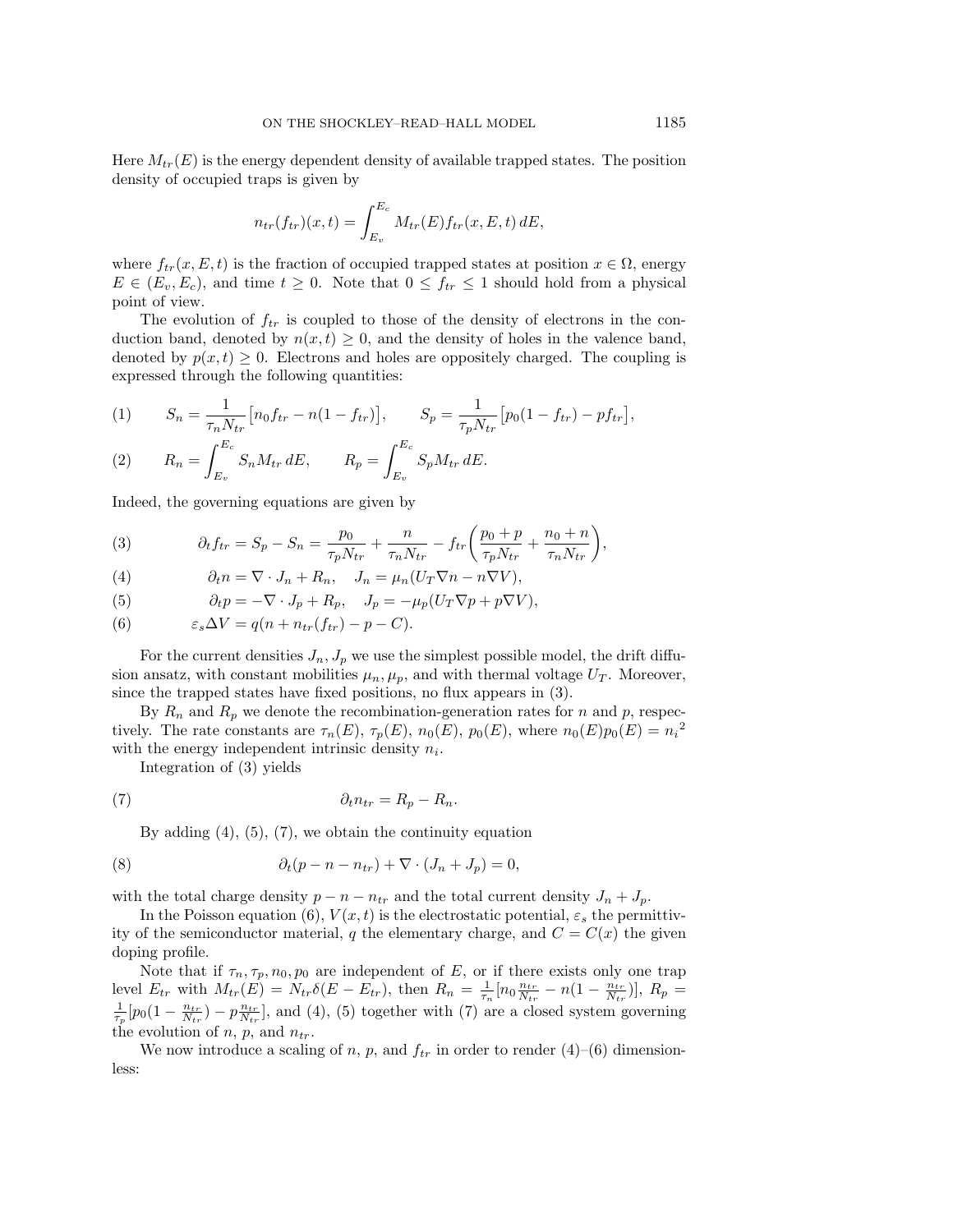Scaling of parameters:

i.  $M_{tr} \rightarrow \frac{N_{tr}}{E_c - E_v} M_{tr}$ .<br>ii.  $\tau_{n,p} \rightarrow \overline{\tau} \tau_{n,p}$ , where  $\overline{\tau}$  is a typical value for  $\tau_n$  and  $\tau_p$ .

iii.  $\mu_{n,p} \to \bar{\mu} \mu_{n,p}$ , where  $\bar{\mu}$  is a typical value for  $\mu_{n,p}$ .

iv.  $(n_0, p_0, n_i, C) \rightarrow \overline{C}(n_0, p_0, n_i, C)$ , where  $\overline{C}$  is a typical value of C. Scaling of unknowns:

v.  $(n, p) \rightarrow \overline{C}(n, p)$ .

vi.  $n_{tr} \rightarrow N_{tr} n_{tr}$ .

vii.  $V \to U_T V$ .

viii.  $f_{tr} \rightarrow f_{tr}$ .

Scaling of independent variables:

ix.  $E \rightarrow E_v + (E_c - E_v)E$ .

x.  $x \to \sqrt{\overline{\mu}U_T\overline{\tau}}x$ , where the reference length is a typical diffusion length before recombination.

xi.  $t \rightarrow \bar{\tau}t$ , where the reference time is a typical carrier life time.

Dimensionless parameters:

xii.  $\lambda = \sqrt{\frac{\varepsilon_s}{q\bar{C}}\mu\bar{\tau}} = \frac{1}{\bar{x}}\sqrt{\frac{\varepsilon_s U_T}{q\bar{C}}}$  is the scaled Debye length. xiii.  $\varepsilon = \frac{N_{tr}}{\bar{C}}$  is the ratio of the density of traps to the typical doping density, and will be assumed to be small:  $\varepsilon \ll 1$ .

The scaled system reads as follows:

(9)

$$
\varepsilon \partial_t f_{tr} = S_p(p, f_{tr}) - S_n(n, f_{tr}), \quad S_p = \frac{1}{\tau_p} \left[ p_0(1 - f_{tr}) - p f_{tr} \right],
$$

$$
S_n = \frac{1}{\tau_n} \left[ n_0 f_{tr} - n(1 - f_{tr}) \right],
$$

(10)

$$
\partial_t n = \nabla \cdot J_n + R_n(n, f_{tr}), \quad J_n = \mu_n(\nabla n - n\nabla V), \quad R_n = \int_0^1 S_n M_{tr} \, dE,
$$

(11)

$$
\partial_t p = -\nabla \cdot J_p + R_p(p, f_{tr}), \quad J_p = -\mu_p(\nabla p + p\nabla V), \quad R_p = \int_0^1 S_p M_{tr} dE,
$$

$$
(12)
$$

$$
\lambda^2 \Delta V = n + \varepsilon n_{tr} - p - C, \quad n_{tr}(f_{tr}) = \int_0^1 f_{tr} M_{tr} \, dE,
$$

with  $n_0(E)p_0(E) = n_i^2$  and  $\int_0^1 M_{tr} dE = 1$ .

By letting  $\varepsilon \to 0$  in (9) formally, we obtain  $f_{tr} = \frac{\tau_n p_0 + \tau_p n}{\tau_n (p + p_0) + \tau_p (n + n_0)},$  and the reduced system has the following form:

(13)  $\partial_t n = \nabla \cdot J_n + R(n, p),$ 

(14) 
$$
\partial_t p = -\nabla \cdot J_p + R(n, p),
$$

(15) 
$$
R(n,p) = (n_i^2 - np) \int_0^1 \frac{M_{tr}(E)}{\tau_n(E)(p + p_0(E)) + \tau_p(E)(n + n_0(E)) dE},
$$

(16) 
$$
\lambda^2 \Delta V = n - p - C.
$$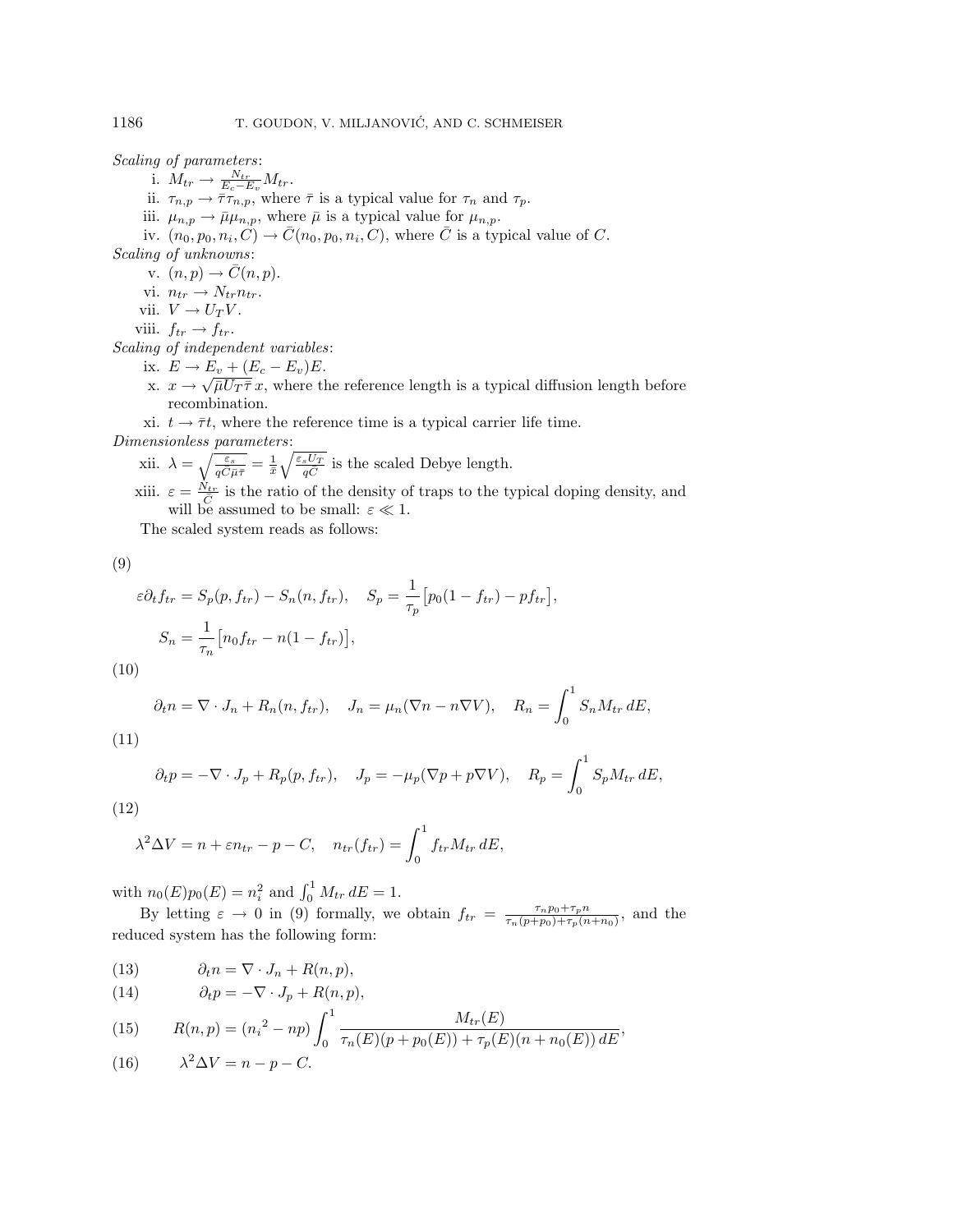Note that if  $\tau_n, \tau_p, n_0, p_0$  are independent of E or if there exists only one trap level, then we would have the standard SRH model, with  $R = \frac{n_i^2 - np}{\tau_n (p+p_0) + \tau_p (n+n_0)}$ . Existence and uniqueness of solutions of the limiting system  $(13)$ – $(16)$  under assumptions (21)–(25) stated below is a standard result in semiconductor modelling. A proof can be found in, e.g., [10].

**3. Rigorous derivation of the drift-diffusion Shockley–Read–Hall model.** We consider the system  $(9)$ – $(12)$  with the position x varying in a bounded domain  $\Omega \in \mathbb{R}^3$  (all our results are easily extended to the one- and two-dimensional situations), the energy  $E \in (0, 1)$ , and time  $t > 0$ , subject to initial conditions

(17) 
$$
n(x,0) = n_I(x), \quad p(x,0) = p_I(x), \quad f_{tr}(x,E,0) = f_{tr,I}(x,E)
$$

and mixed Dirichlet–Neumann boundary conditions

(18) 
$$
n(x,t) = n_D(x,t)
$$
,  $p(x,t) = p_D(x,t)$ ,  $V(x,t) = V_D(x,t)$ ,  $x \in \partial \Omega_D \subset \partial \Omega$ ,

and

(19) 
$$
\frac{\partial n}{\partial \nu}(x,t) = \frac{\partial p}{\partial \nu}(x,t) = \frac{\partial V}{\partial \nu}(x,t) = 0, \quad x \in \partial \Omega_N := \partial \Omega \setminus \partial \Omega_D,
$$

where  $\nu$  is the unit outward normal vector along  $\partial\Omega_N$ . We permit the special case that either  $\partial\Omega_D$  or  $\partial\Omega_N$  is empty. More precisely, we assume that either  $\partial\Omega_D$  has positive  $(d-1)$ -dimensional measure, or it is empty. In the second situation  $(\partial \Omega_D)$ empty) we have to assume total charge neutrality; i.e.,

(20) 
$$
\int_{\Omega} (n + \varepsilon n_{tr} - p - C) dx = 0 \quad \text{if } \partial \Omega = \partial \Omega_N.
$$

The potential is then determined only up to a (physically irrelevant) additive constant.

The following assumptions on the data will be used: For the boundary data, given any  $0 < T < \infty$ ,

(21) 
$$
n_D, p_D \in W^{1,\infty}(0,T;W^{1,\infty}_{loc}(\Omega)), \quad V_D \in L^{\infty}(0,T;W^{1,6}(\Omega));
$$

for the initial data

(22) 
$$
n_I, p_I \in H^1(\Omega) \cap L^{\infty}(\Omega), \quad 0 \le f_{tr,I} \le 1,
$$

(23) 
$$
\int_{\Omega} (n_I + \varepsilon n_{tr}(f_{tr,I}) - p_I - C) dx = 0 \quad \text{if } \partial \Omega = \partial \Omega_N;
$$

for the doping profile

$$
(24) \tC \in L^{\infty}(\Omega);
$$

and for the recombination-generation rate constants

(25) 
$$
n_0, p_0, \tau_n, \tau_p \in L^{\infty}((0,1)), \quad \tau_n, \tau_p \ge \tau_{min} > 0.
$$

With these assumptions, a local existence and uniqueness result for the problem  $(9)$ – $(12)$ ,  $(17)$ – $(19)$  for fixed positive  $\varepsilon$  can be proven by a straightforward extension of the approach in [5] (see also [10]). In the following, local existence will be assumed, and we shall concentrate on obtaining bounds which guarantee global existence and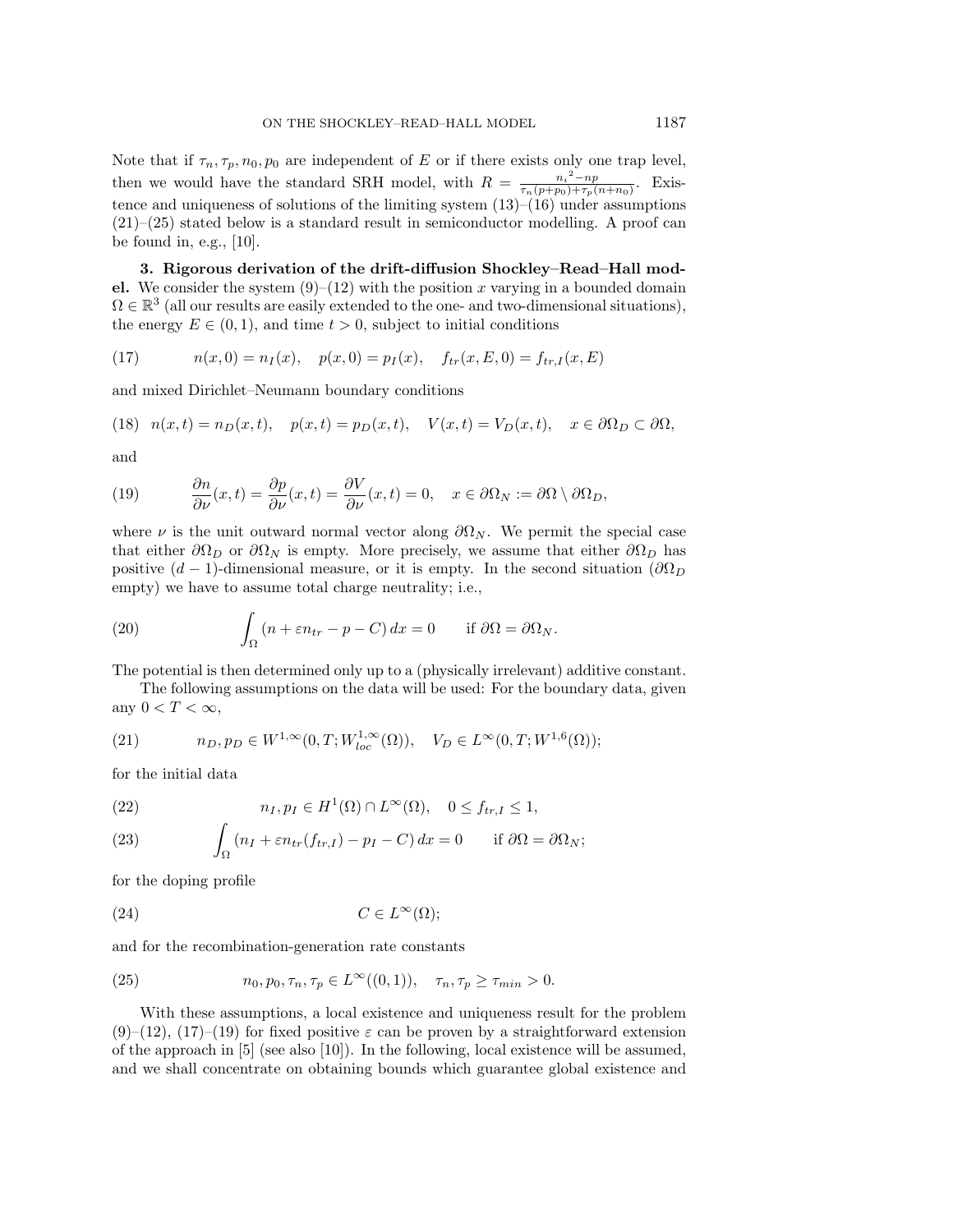which are uniform in  $\varepsilon$  as  $\varepsilon \to 0$ . For the sake of simplicity, we consider that the data in (21), (22), and (24) do not depend on  $\varepsilon$ ; of course, our strategy works when dealing with sequences of data bounded in the mentioned spaces.

The following result is a generalization of [6, Lemma 3.1], where the case of homogeneous Neumann boundary conditions and vanishing recombination was treated. Our proof uses a similar approach.

LEMMA 3.1. Let the assumptions  $(21)$ – $(25)$  be satisfied. Then, the solution of (9)–(12), (17)–(19) exists for all times and satisfies  $n, p \in L^{\infty}(0,T; L^{\infty}(\Omega)) \cap$  $L^2(0,T;H^1(\Omega))$  uniformly in  $\varepsilon$  as  $\varepsilon \to 0$  as well as  $0 \le f_{tr} \le 1$ .

Proof. Global existence will be a consequence of the following estimates. Introducing the new variables  $\widetilde{n} = n - n_D$ ,  $\widetilde{p} = p - p_D$ ,  $\widetilde{C} = C - \varepsilon n_{tr} - n_D + p_D$ , (10)–(12) take the following form:

(26)  $\partial_t \tilde{n} = \nabla \cdot J_n + R_n - \partial_t n_D, \quad J_n = \mu_n \left[ \nabla \tilde{n} + \nabla n_D - (\tilde{n} + n_D) \nabla V \right],$ 

(27) 
$$
\partial_t \widetilde{p} = -\nabla J_p + R_p - \partial_t p_D, \quad J_p = -\mu_p \left[ \nabla \widetilde{p} + \nabla p_D + (\widetilde{p} + p_D) \nabla V \right],
$$

(28) 
$$
\lambda^2 \Delta V = \widetilde{n} - \widetilde{p} - \widetilde{C}.
$$

As a consequence of  $0 \le f_{tr} \le 1$ ,  $C \in L^{\infty}((0,\infty) \times \Omega)$  holds. For  $q \ge 2$  and even, we multiply (26) by  $\widetilde{n}^{q-1}/\mu_n$  and (27) by  $\widetilde{p}^{q-1}/\mu_p$ , and add:

$$
(29)
$$

$$
\frac{d}{dt} \int_{\Omega} \left[ \frac{\tilde{n}^q}{q\mu_n} + \frac{\tilde{p}^q}{q\mu_p} \right] dx = -(q-1) \int_{\Omega} \tilde{n}^{q-2} \nabla \tilde{n} \nabla n \, dx - (q-1) \int_{\Omega} \tilde{p}^{q-2} \nabla \tilde{p} \nabla p \, dx
$$

$$
+ (q-1) \int_{\Omega} \left[ \tilde{n}^{q-2} n \nabla \tilde{n} - \tilde{p}^{q-2} p \nabla \tilde{p} \right] \nabla V \, dx
$$

$$
+ \int_{\Omega} \frac{\tilde{n}^{q-1}}{\mu_n} (R_n - \partial_t n_D) + \int_{\Omega} \frac{\tilde{p}^{q-1}}{\mu_p} (R_p - \partial_t p_D)
$$

$$
=: I_1 + I_2 + I_3 + I_4 + I_5.
$$

Using the assumptions on  $n_D, p_D$  and  $|R_n| \leq C(n+1)$ ,  $|R_n| \leq C(p+1)$ , we estimate

$$
I_4 \leq C \int_{\Omega} |\widetilde{n}|^{q-1} (n+1) \, dx \leq C \left( \int_{\Omega} \widetilde{n}^q \, dx + 1 \right), \quad I_5 \leq C \left( \int_{\Omega} \widetilde{p}^q \, dx + 1 \right).
$$

The term  $I_3$  can be rewritten as follows:

$$
I_3 = \int_{\Omega} \left[ \tilde{n}^{q-1} \nabla \tilde{n} - \tilde{p}^{q-1} \nabla \tilde{p} \right] \nabla V dx
$$
  
+ 
$$
\int_{\Omega} \left[ \tilde{n}^{q-2} \nabla \tilde{n} \right] (n_D \nabla V) dx - \int_{\Omega} \left[ \tilde{p}^{q-2} \nabla \tilde{p} \right] (p_D \nabla V) dx
$$
  
= 
$$
-\frac{1}{\lambda^2 q} \int_{\Omega} \left[ \tilde{n}^q - \tilde{p}^q \right] (\tilde{n} - \tilde{p} - \tilde{C}) dx
$$
  

$$
-\frac{1}{\lambda^2 (q-1)} \int_{\Omega} \tilde{n}^{q-1} \left( \nabla n_D \nabla V + n_D (\tilde{n} - \tilde{p} - \tilde{C}) \right) dx
$$
  
+ 
$$
\frac{1}{\lambda^2 (q-1)} \int_{\Omega} \tilde{p}^{q-1} \left( \nabla p_D \nabla V + p_D (\tilde{n} - \tilde{p} - \tilde{C}) \right) dx.
$$

The second equality uses integration by parts and (28). The first term on the righthand side is the only term of degree  $q + 1$ . It reflects the quadratic nonlinearity of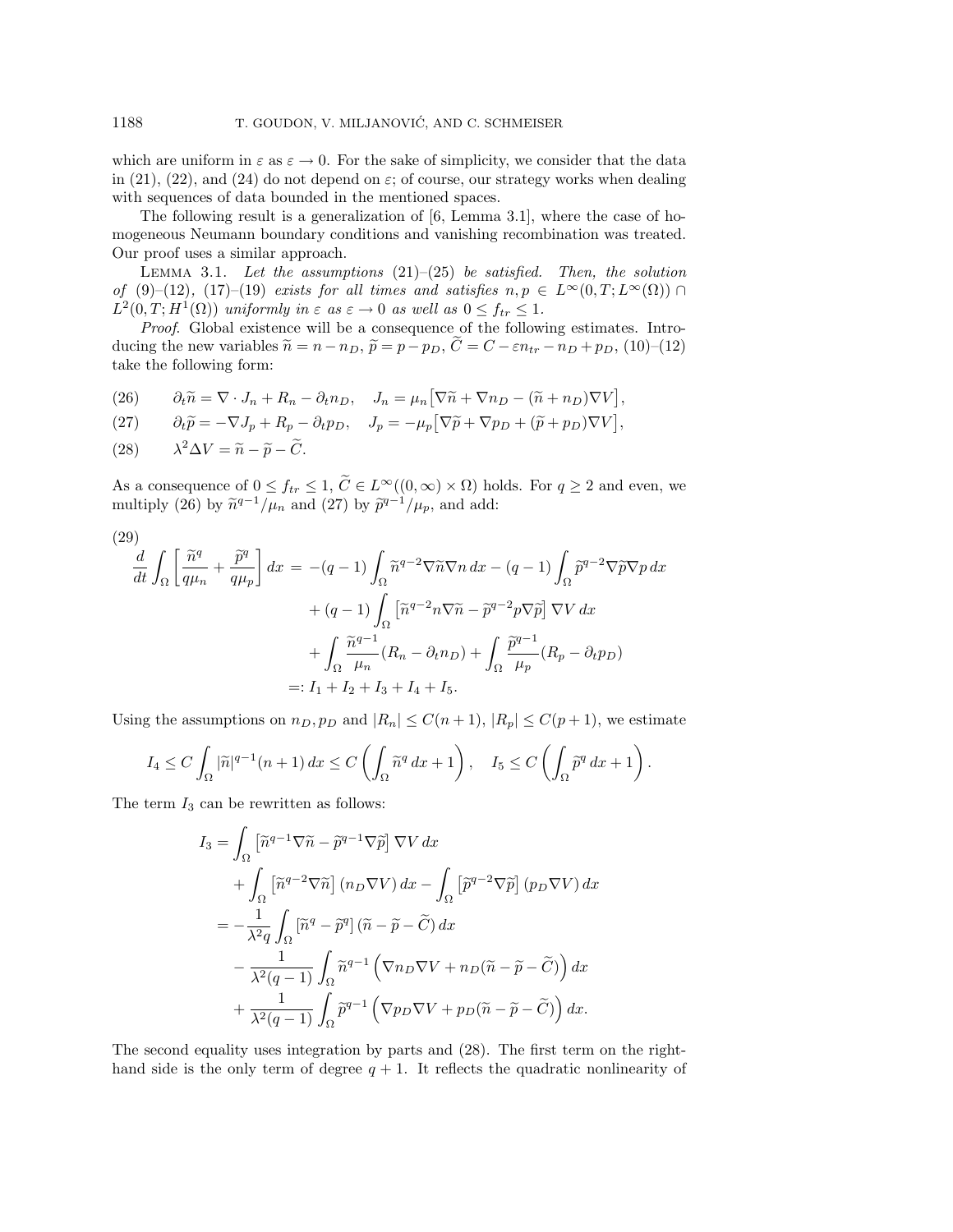the problem. Fortunately, it can be written as the sum of a term of degree  $q$  and a nonnegative term. By estimation of the terms of degree  $q$  using the assumptions on  $n_D$  and  $p_D$  as well as  $\|\nabla V\|_{L^q(\Omega)} \leq C(\|\tilde{n}\|_{L^q(\Omega)} + \|\tilde{p}\|_{L^q(\Omega)} + \|C\|_{L^q(\Omega)})$ , we obtain

$$
I_3 \leq -\frac{1}{\lambda^2 q} \int_{\Omega} \left[ \tilde{n}^q - \tilde{p}^q \right] (\tilde{n} - \tilde{p}) dx + C \left( \int_{\Omega} (\tilde{n}^q + \tilde{p}^q) dx + 1 \right)
$$
  

$$
\leq C \left( \int_{\Omega} (\tilde{n}^q + \tilde{p}^q) dx + 1 \right).
$$

The integral  $I_1$  can be written as

(30) 
$$
I_1 = -\int_{\Omega} \widetilde{n}^{q-2} |\nabla n|^2 dx + \int_{\Omega} \widetilde{n}^{q-2} \nabla n_D \nabla n dx.
$$

By rewriting the integrand in the second integral as

$$
\widetilde{n}^{q-2} \nabla n_D \nabla n = \widetilde{n}^{\frac{q-2}{2}} \nabla n \widetilde{n}^{\frac{q-2}{2}} \nabla n_D
$$

and applying the Cauchy–Schwarz inequality, we have the following estimate for (30):

$$
I_1 \leq -\int_{\Omega} \widetilde{n}^{q-2} |\nabla n|^2 dx + \sqrt{\int_{\Omega} \widetilde{n}^{q-2} |\nabla n|^2 dx \int_{\Omega} \widetilde{n}^{q-2} |\nabla n_D|^2 dx} \n\leq -\frac{1}{2} \int_{\Omega} \widetilde{n}^{q-2} |\nabla n|^2 dx + C ||\widetilde{n}||_{L^q}^{q-2} \leq -\frac{1}{2} \int_{\Omega} \widetilde{n}^{q-2} |\nabla n|^2 dx + C \left( \int_{\Omega} \widetilde{n}^q dx + 1 \right).
$$

For  $I_2$ , the same reasoning (with n and  $n_D$  replaced by p and  $p_D$ , respectively) yields an analogous estimate. Collecting our results, we obtain

(31) 
$$
\frac{d}{dt} \int_{\Omega} \left[ \frac{\tilde{n}^q}{q\mu_n} + \frac{\tilde{p}^q}{q\mu_p} \right] dx \leq -\frac{1}{2} \int_{\Omega} \tilde{n}^{q-2} |\nabla n|^2 dx - \frac{1}{2} \int_{\Omega} \tilde{p}^{q-2} |\nabla p|^2 dx + C \left( \int_{\Omega} (\tilde{n}^q + \tilde{p}^q) dx + 1 \right).
$$

Since  $q \geq 2$  is even, the first two terms on the right-hand side are nonpositive, and the Gronwall lemma gives

$$
\int_{\Omega} \left( \widetilde{n}^q + \widetilde{p}^q \right) dx \le e^{qCt} \left( \int_{\Omega} \left( \widetilde{n}(t=0)^q + \widetilde{p}(t=0)^q \right) dx + 1 \right).
$$

A uniform-in-q-and- $\varepsilon$  estimate for  $||n||_{Lq}$ ,  $||p||_{Lq}$  follows, and the uniform-in- $\varepsilon$  bound in  $L^{\infty}(0,T;L^{\infty}(\Omega))$  is obtained in the limit  $q \to \infty$ . The estimate in  $L^2(0,T;H^1(\Omega))$ is then derived by returning to (31) with  $q = 2$ . □

Now we are ready to prove the main result of this section.

THEOREM 3.2. Let the assumptions of Theorem 3.1 be satisfied. Then, as  $\varepsilon \to 0$ , for every  $T > 0$ , the solution  $(f_{tr}, n, p, V)$  of  $(9)$ – $(12)$ ,  $(17)$ – $(19)$  converges with convergence of  $f_{tr}$  in  $L^{\infty}((0,T) \times \Omega \times (0,1))$  weak\*, n and p in  $L^2((0,T) \times \Omega)$ , and V in  $L^2(0,T;H^1(\Omega))$ . The limits of n, p, and V satisfy  $(13)-(19)$ .

*Proof.* The L<sup>∞</sup>-bounds for  $f_{tr}$ , n, and p, which are uniform with respect to ε, and the Poisson equation (12) imply  $\nabla V$  is bounded in  $L^2((0,T) \times \Omega)$ . From the definition of  $J_n$ ,  $J_p$  (see (4), (5)), it then follows that  $J_n$ ,  $J_p \in L^2((0,T)\times\Omega)$ . Then (10) and (11) together with  $R_n, R_p \in L^{\infty}((0,T) \times \Omega)$  imply  $\partial_t n, \partial_t p \in L^2(0,T; H^{-1}(\Omega))$ .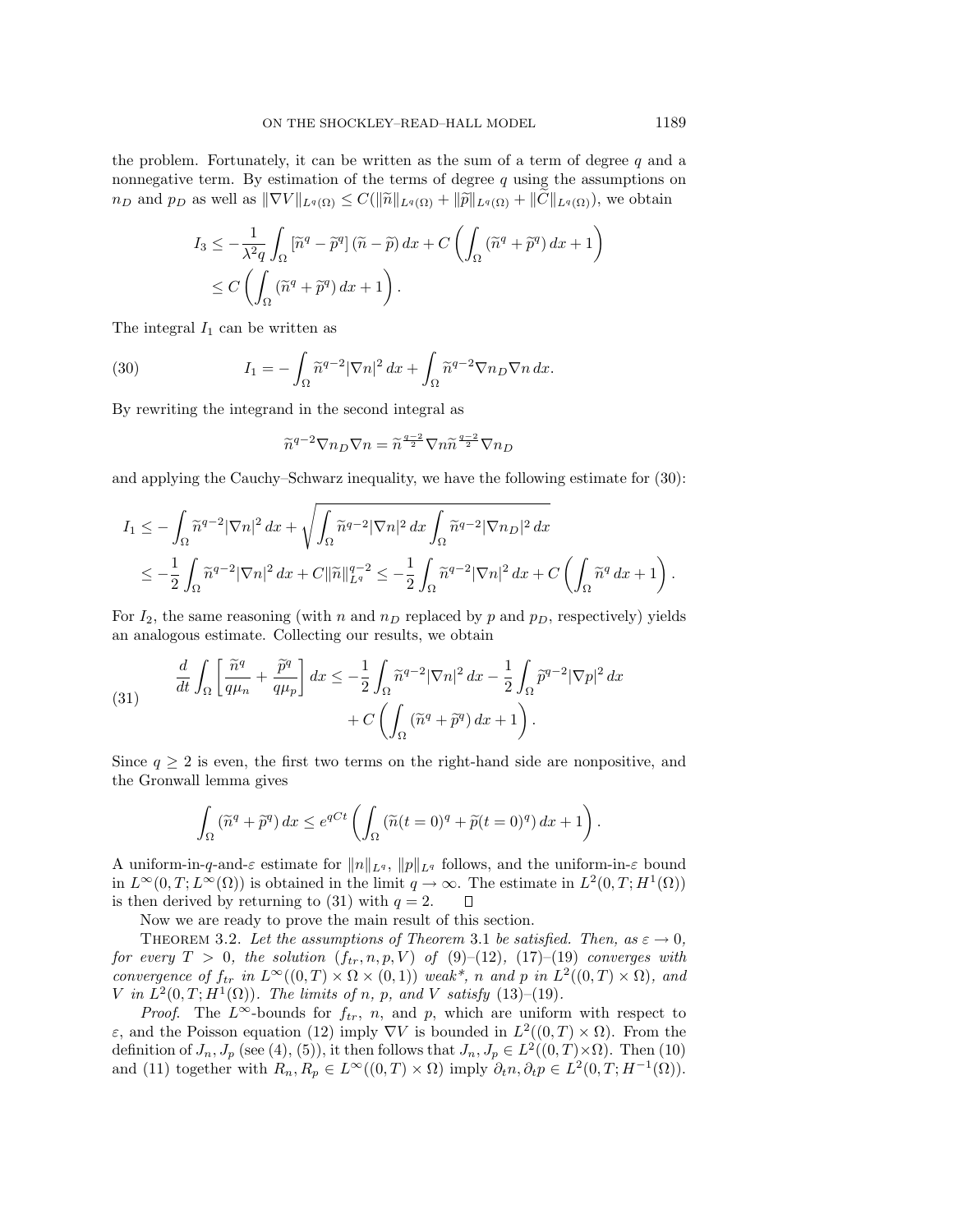The previous result and the Aubin lemma (see, e.g., Simon [16, Corollary 4, p. 85]) give compactness of n and p in  $L^2((0,T)\times\Omega)$ .

We already know from the Poisson equation that  $\nabla V \in L^{\infty}(0,T;H^1(\Omega))$ . By taking the time derivative of (12), one obtains

$$
\partial_t \Delta V = \nabla \cdot (J_n + J_p),
$$

with the consequence that  $\partial_t \nabla V$  is bounded (uniformly with respect to  $\varepsilon$ ) in  $L^2((0,T)\times$  $\Omega$ ). Therefore, the Aubin lemma can again be applied as above to prove compactness of  $\nabla V$  in  $L^2((0,T)\times\Omega)$ .

These results and the weak compactness of  $f_{tr}$  are sufficient for passing to the limit in the nonlinear terms  $n\nabla V$ ,  $p\nabla V$ ,  $nf_{tr}$ , and  $pf_{tr}$ . Let us also remark that  $\partial_t n$  and  $\partial_t p$ are bounded in  $L^2(0,T;H^{-1}(\Omega))$ , so that n, p are compact in  $C^0([0,T];L^2(\Omega))$  weak). With this remark the initial data for the limit equation make sense. By the uniqueness result for the limiting problem (mentioned at the end of section 2), the convergence is not restricted to subsequences. D.

**4. A kinetic Shockley–Read–Hall model.** In this section we replace the drift-diffusion model for electrons and holes by a semiclassical kinetic transport model. It is governed by the system

(32) 
$$
\partial_t f_n + v_n(k) \cdot \nabla_x f_n + \frac{q}{\hbar} \nabla_x V \cdot \nabla_k f_n = Q_n(f_n) + Q_{n,r}(f_n, f_{tr}),
$$

(33) 
$$
\partial_t f_p + v_p(k) \cdot \nabla_x f_p - \frac{q}{\hbar} \nabla_x V \cdot \nabla_k f_p = Q_p(f_p) + Q_{p,r}(f_p, f_{tr}),
$$

(34) 
$$
\partial_t f_{tr} = S_p(f_p, f_{tr}) - S_n(f_n, f_{tr}),
$$

(35) 
$$
\varepsilon_s \Delta_x V = q(n + n_{tr} - p - C),
$$

where  $f_i(x, k, t)$  represents the particle distribution function (with  $i = n$  for electrons and  $i = p$  for holes) at time  $t \geq 0$ , at the position  $x \in \mathbb{R}^3$ , and at the wave vector (or generalized momentum)  $k \in \mathbb{R}^3$ . All functions of k have the periodicity of the reciprocal lattice of the semiconductor crystal. Equivalently, we shall consider only  $k \in B$ , where B is the Brillouin zone, i.e., the set of all k which are closer to the origin than to any other lattice point, with periodic boundary conditions on  $\partial B$ .

The coefficient functions  $v_n(k)$  and  $v_p(k)$  denote the electron and hole velocities, respectively, which are related to the electron and hole band diagrams by

$$
v_n(k) = \nabla_k \varepsilon_n(k)/\hbar, \quad v_p(k) = -\nabla_k \varepsilon_p(k)/\hbar,
$$

where  $\hbar$  is the reduced Planck constant. The elementary charge is still denoted by q.

The collision operators  $Q_n$  and  $Q_p$  describe the interactions between the particles and the crystal lattice. They involve several physical phenomena and can be written in the general form

(36) 
$$
Q_n(f_n) = \int_B \widetilde{\Phi}_n(k, k')[M_n f'_n(1 - f_n) - M'_n f_n(1 - f'_n)] dk',
$$

(37) 
$$
Q_p(f_p) = \int_B \widetilde{\Phi}_p(k, k')[M_p f'_p(1 - f_p) - M'_p f_p(1 - f'_p)] dk',
$$

with the primes denoting evaluation at  $k'$ , with the nonnegative, symmetric scattering cross sections  $\Phi_n(k, k')$  and  $\Phi_p(k, k')$ , and with the Maxwellians

$$
M_n(k) = c_n \exp(-\varepsilon_n(k)/k_B T), \quad M_p(k) = c_p \exp(-\varepsilon_p(k)/k_B T),
$$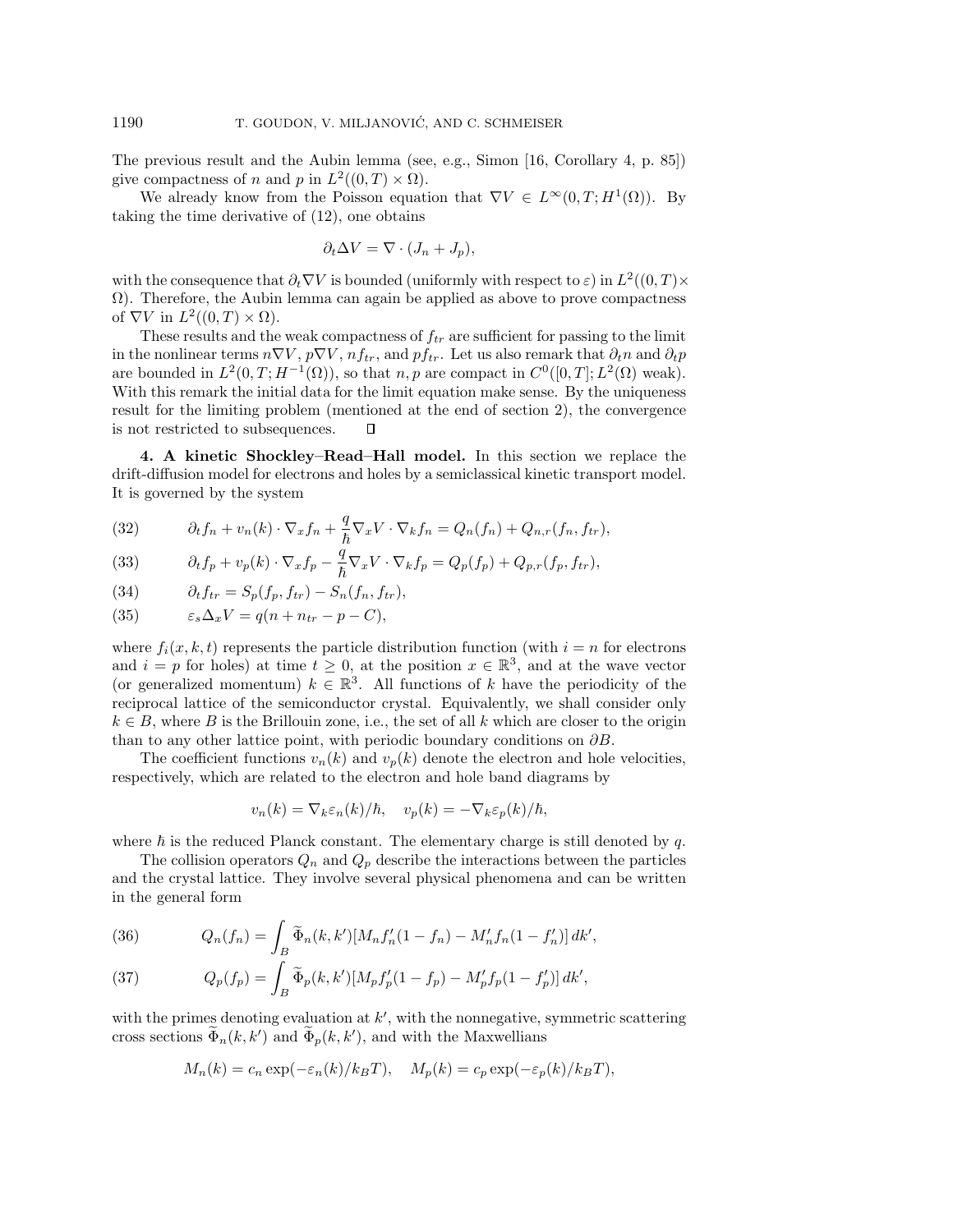where  $k_BT$  is the thermal energy of the semiconductor crystal lattice and the constants  $c_n, c_p$  are chosen such that

$$
\int_B M_n \, dk = \int_B M_p \, dk = 1.
$$

The remaining collision operators  $Q_{n,r}(f_n, f_{tr})$  and  $Q_{p,r}(f_p, f_{tr})$  model the generation and recombination processes and are given by

(38) 
$$
Q_{n,r}(f_n, f_{tr}) = \int_{E_v}^{E_c} \hat{S}_n(f_n, f_{tr}) M_{tr} dE,
$$

with

$$
\hat{S}_n(f_n, f_{tr}) = \frac{\Phi_n(k, E)}{N_{tr}} [n_0 M_n f_{tr} (1 - f_n) - f_n (1 - f_{tr})],
$$

and

(39) 
$$
Q_{p,r}(f_p, f_{tr}) = \int_{E_v}^{E_c} \hat{S}_p(f_p, f_{tr}) M_{tr} dE,
$$

with

$$
\hat{S}_p(f_p, f_{tr}) = \frac{\Phi_p(k, E)}{N_{tr}} [p_0 M_p (1 - f_p)(1 - f_{tr}) - f_p f_{tr}],
$$

and where  $\Phi_{n,p}$  are nonnegative and  $M_{tr}(x, E)$  is the same density of available trapped states as for the drift-diffusion model, except that we allow for a position dependence now. This will be commented on below. The parameter  $N_{tr}$  is now determined as  $N_{tr} = \sup_{x \in \mathbb{R}^3} \int_0^1 M_{tr}(x, E) dE.$ 

The right-hand side in the equation for the occupancy  $f_{tr}(x, E, t)$  of the trapped states is defined by

(40) 
$$
S_n(f_n, f_{tr}) = \int_B \hat{S}_n dk = \lambda_n [n_0 M_n (1 - f_n)] f_{tr} - \lambda_n [f_n] (1 - f_{tr}),
$$

with  $\lambda_n[g] = \int_B \Phi_n g \, dk$ , and

(41) 
$$
S_p(f_p, f_{tr}) = \int_B \hat{S}_p dk = \lambda_p [p_0 M_p (1 - f_p)] (1 - f_{tr}) - \lambda_p [f_p] f_{tr},
$$

with  $\lambda_p[g] = \int_B \Phi_p g \, dk$ .

The factors  $(1 - f_n)$  and  $(1 - f_p)$  take into account the Pauli exclusion principle, which therefore manifests itself in the requirement that the values of the distribution function have to respect the bounds  $0 \le f_n, f_p \le 1$ .

The position densities on the right-hand side of the Poisson equation (35) are given by

$$
n(x,t) = \int_B f_n \, dk, \quad p(x,t) = \int_B f_p \, dk, \quad n_{tr}(x,t) = \int_{E_v}^{E_c} f_{tr} M_{tr} \, dE.
$$

The following scaling, which is strongly related to the one used for the drift-diffusion model, will render (32)–(35) dimensionless: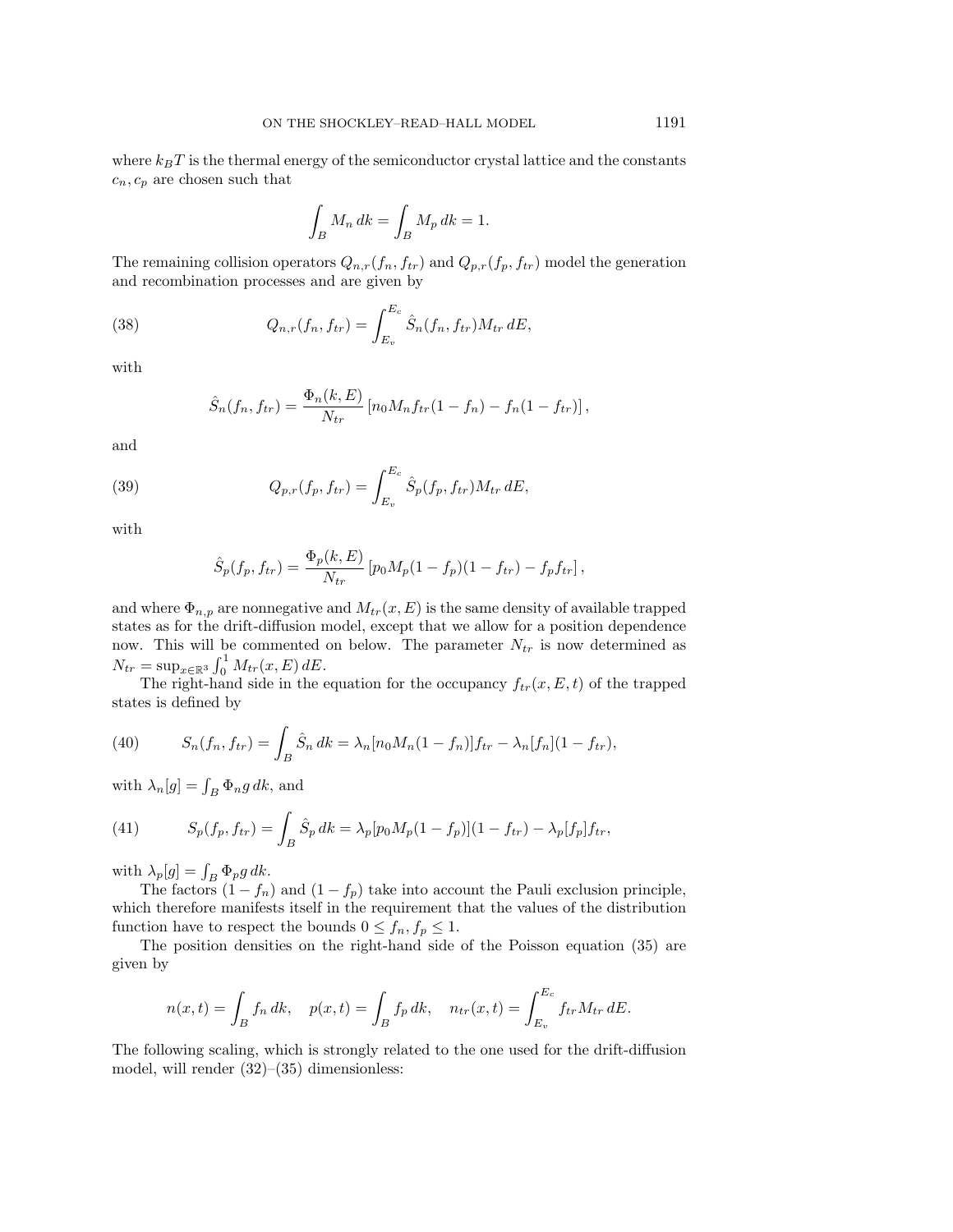Scaling of parameters:

i.  $M_{tr} \rightarrow \frac{N_{tr}}{E_v - E_c} M_{tr}$ . ii.  $(\varepsilon_n, \varepsilon_p) \stackrel{\Sigma_v}{\rightarrow} k_B^c T(\varepsilon_n, \varepsilon_p)$ , with the thermal energy  $k_B T$ . iii.  $(\Phi_n, \Phi_p) \to \tau_{rg}^{-1}(\Phi_n, \Phi_p)$ , where  $\tau_{rg}$  is a typical carrier life time. iv.  $(\widetilde{\Phi}_n, \widetilde{\Phi}_p) \to \tau_{coll}^{-1}(\widetilde{\Phi}_n, \widetilde{\Phi}_p).$ v.  $(n_0, p_0, C) \rightarrow \overline{C}(n_0, p_0, C)$ , where  $\overline{C}$  is a typical value of  $|C|$ . vi.  $(M_n, M_p) \to \overline{C}^{-1}(M_n, M_p).$ Scaling of independent variables: vii.  $x \to k_B T \sqrt{\tau_{rg} \tau_{coll}} \overline{C}^{-1/3} \hbar^{-1} x$ . viii.  $t \rightarrow \tau_{rg}t$ . ix.  $k \to \overline{C}^{1/3}k$ . x.  $E \rightarrow E_v + (E_c - E_v)E$ . Scaling of unknowns: xi.  $(f_n, f_p, f_{tr}) \to (f_n, f_p, f_{tr}).$ xii.  $V \to U_T V$ , with the thermal voltage  $U_T = k_B T / q$ . Dimensionless parameters: xiii.  $\alpha^2 = \frac{\tau_{coll}}{\tau_{rg}}$ .

xiv.  $\lambda = \frac{\hbar}{q\sqrt{\tau_{rg}\tau_{coll}}\overline{C}^{1/6}}$  $\sqrt{\frac{\varepsilon_s}{k_BT}}$ . xv.  $\varepsilon = \frac{N_{tr}}{\overline{C}}$ , where again we shall study the situation  $\varepsilon \ll 1$ . Finally, the scaled system reads as follows:

(42) 
$$
\alpha^2 \partial_t f_n + \alpha v_n(k) \cdot \nabla_x f_n + \alpha \nabla_x V \cdot \nabla_k f_n = Q_n(f_n) + \alpha^2 Q_{n,r}(f_n, f_{tr}),
$$

(43) 
$$
\alpha^2 \partial_t f_p + \alpha v_p(k) \cdot \nabla_x f_p - \alpha \nabla_x V \cdot \nabla_k f_p = Q_p(f_p) + \alpha^2 Q_{p,r}(f_p, f_{tr}),
$$

(44) 
$$
\varepsilon \partial_t f_{tr} = S_p(f_p, f_{tr}) - S_n(f_n, f_{tr}),
$$

(45) 
$$
\lambda^2 \Delta_x V = n + \varepsilon n_{tr} - p - C = -\rho,
$$

with  $v_n = \nabla_k \varepsilon_n$ ,  $v_p = -\nabla_k \varepsilon_p$ , with  $Q_n$  and  $Q_p$  still having the form (36) and (37), respectively, with the scaled Maxwellians

(46) 
$$
M_n(k) = c_n \exp(-\varepsilon_n(k)), \qquad M_p(k) = c_p \exp(-\varepsilon_p(k)),
$$

and with the recombination-generation terms

(47) 
$$
Q_{n,r}(f_n, f_{tr}) = \int_0^1 \hat{S}_n M_{tr} dE, \qquad Q_{p,r}(f_p, f_{tr}) = \int_0^1 \hat{S}_p M_{tr} dE,
$$

with

(48) 
$$
\hat{S}_n = \Phi_n[n_0 M_n f_{tr}(1 - f_n) - f_n(1 - f_{tr})], \quad \hat{S}_p = \Phi_p[p_0 M_p (1 - f_{tr})(1 - f_p) - f_p f_{tr}].
$$

The right-hand side of  $(44)$  still has the form  $(40)$ ,  $(41)$ . The position densities are given by

(49) 
$$
n = \int_B f_n \, dk, \qquad p = \int_B f_p \, dk, \qquad n_{tr} = \int_0^1 f_{tr} M_{tr} \, dE.
$$

The system (42)–(44) conserves the total charge  $\rho = p + C - n - \varepsilon n_{tr}$ . With the definition

$$
J_n = -\frac{1}{\alpha} \int_B v_n f_n \, dk, \quad J_p = \frac{1}{\alpha} \int_B v_p f_p \, dk
$$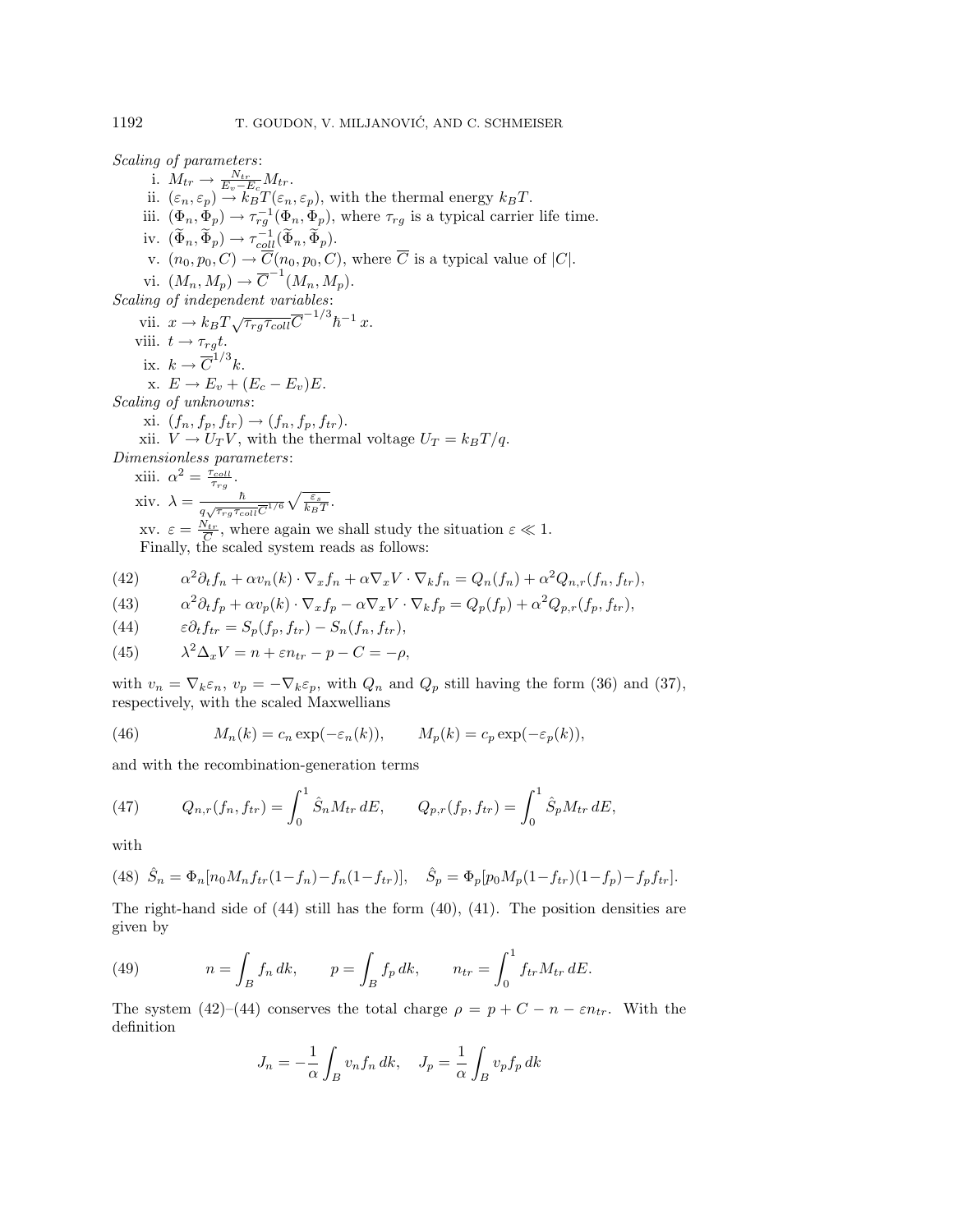of the current densities, the following continuity equation holds formally:

$$
\partial_t \rho + \nabla_x \cdot (J_n + J_p) = 0.
$$

Formally setting  $\varepsilon = 0$  in (44), we obtain

$$
\overline{f}_{tr}(f_n, f_p) = \frac{p_0 \lambda_p [M_p(1 - f_p)] + \lambda_n [f_n]}{p_0 \lambda_p [M_p(1 - f_p)] + \lambda_p [f_p] + \lambda_n [f_n] + n_0 \lambda_n [M_n(1 - f_n)]}.
$$

Substituting  $\overline{f}_{tr}$  into (47) leads to the kinetic SRH recombination-generation operators

(50) 
$$
\overline{Q}_{n,r}(f_n, f_p) = \overline{g}_n[f_n, f_p](1 - f_n) - \overline{r}_n[f_n, f_p]f_n, \n\overline{Q}_{p,r}(f_n, f_p) = \overline{g}_p[f_n, f_p](1 - f_p) - \overline{r}_p[f_n, f_p]f_p,
$$

with

$$
\overline{g}_n = \int_0^1 \frac{\Phi_n M_n n_0 \Big( p_0 \lambda_p [M_p (1 - f_p)] + \lambda_n [f_n] \Big) M_{tr}}{p_0 \lambda_p [M_p (1 - f_p)] + \lambda_p [f_p] + \lambda_n [f_n] + n_0 \lambda_n [M_n (1 - f_n)]} dE,
$$
\n
$$
\overline{r}_n = \int_0^1 \frac{\Phi_n \Big( \lambda_p [f_p] + n_0 \lambda_n [M_n (1 - f_n)] \Big) M_{tr}}{p_0 \lambda_p [M_p (1 - f_p)] + \lambda_p [f_p] + \lambda_n [f_n] + n_0 \lambda_n [M_n (1 - f_n)]} dE,
$$
\n
$$
\overline{g}_p = \int_0^1 \frac{\Phi_p M_p p_0 \Big( n_0 \lambda_n [M_n (1 - f_n)] + \lambda_p [f_p] \Big) M_{tr}}{p_0 \lambda_p [M_p (1 - f_p)] + \lambda_p [f_p] + \lambda_n [f_n] + n_0 \lambda_n [M_n (1 - f_n)]} dE,
$$
\n
$$
\overline{r}_p = \int_0^1 \frac{\Phi_p \Big( \lambda_n [f_n] + p_0 \lambda_p [M_p (1 - f_p)] \Big) M_{tr}}{p_0 \lambda_p [M_p (1 - f_p)] + \lambda_p [f_p] + \lambda_n [f_n] + n_0 \lambda_n [M_n (1 - f_n)]} dE.
$$

Of course, the limiting model still conserves charge, which is expressed by the identity

$$
\int_B \overline{Q}_{n,r}\,dk = \int_B \overline{Q}_{p,r}\,dk.
$$

Pairs of electrons and holes are generated or recombine, however, generally not with the same wave vector. This absence of momentum conservation is reasonable since the process involves an interaction with the trapped states fixed within the crystal lattice.

**5. Rigorous derivation of the kinetic Shockley–Read–Hall model.** The limit  $\varepsilon \to 0$  will be carried out rigorously in an initial value problem for the kinetic model: From now on we work with  $x \in \mathbb{R}^3$  (and we avoid any discussion on boundary conditions and possible boundary layers). Concerning the behavior for  $|x| \to \infty$ , we shall require the densities to be in  $L^1$  and use the Newtonian potential solution of the Poisson equation; i.e., (45) will be replaced by

(51) 
$$
\mathcal{E}(x,t) = -\nabla_x V = \lambda^{-2} \int_{\mathbb{R}^3} \frac{x-y}{|x-y|^3} \rho(y,t) \, dy.
$$

We define Problem (K) as the system  $(42)$ – $(44)$ ,  $(51)$  with  $(36)$ ,  $(37)$ ,  $(47)$ – $(49)$ ,  $(40)$ , and (41), subject to the initial conditions

$$
f_n(x, k, 0) = f_{n,I}(x, k),
$$
  $f_p(x, k, 0) = f_{p,I}(x, k),$   $f_{tr}(x, E, 0) = f_{tr,I}(x, E).$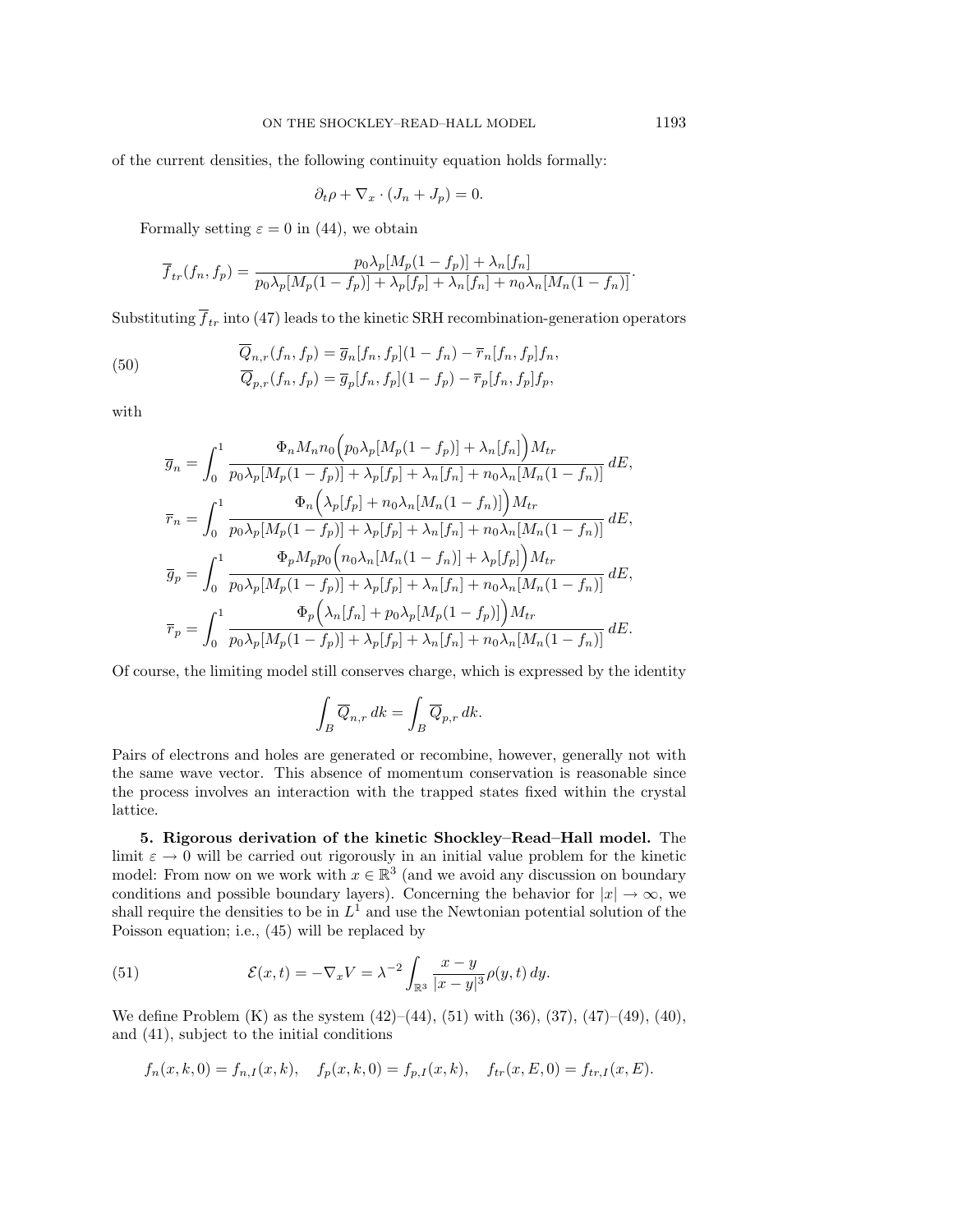We start by stating our assumptions on the data. For the velocities we assume

(52) 
$$
v_n, v_p \in W_{per}^{1,\infty}(B),
$$

where here and in the following, the subscript *per* denotes Sobolev spaces of functions of k satisfying periodic boundary conditions on ∂B. Further we assume that the cross sections satisfy

(53) 
$$
\widetilde{\Phi}_n, \widetilde{\Phi}_p \ge 0, \quad \widetilde{\Phi}_n, \widetilde{\Phi}_p \in W_{per}^{1,\infty}(B \times B),
$$

and

(54) 
$$
\Phi_n, \Phi_p \ge 0, \quad \Phi_n, \Phi_p \in W_{per}^{1,\infty}(B \times (0,1)).
$$

A finite total number of trapped states is assumed:

$$
M_{tr} \ge 0
$$
,  $M_{tr} \in W^{1,\infty}(\mathbb{R}^3 \times (0,1)) \cap W^{1,1}(\mathbb{R}^3 \times (0,1)).$ 

The  $L^1$ -assumption with respect to x is needed for controlling the total number of generated particles. For the initial data we assume

(55) 
$$
0 \le f_{n,I}, f_{p,I} \le 1, \quad f_{n,I}, f_{p,I} \in W_{per}^{1,\infty}(\mathbb{R}^3 \times B) \cap W_{per}^{1,1}(\mathbb{R}^3 \times B),
$$
  

$$
0 \le f_{tr,I} \le 1, \quad f_{tr,I} \in W_{per}^{1,\infty}(\mathbb{R}^3 \times (0,1)).
$$

We also assume

(56) 
$$
n_0, p_0 \in L^{\infty}((0,1)), \qquad C \in W^{1,\infty}(\mathbb{R}^3) \cap W^{1,1}(\mathbb{R}^3).
$$

Finally, we need an upper bound for the life time of trapped electrons:

(57) 
$$
\int_{B} (\Phi_n \min\{1, n_0 M_n\} + \Phi_p \min\{1, p_0 M_p\}) dk \ge \gamma > 0.
$$

The reason for the various differentiability assumptions above is that we shall construct smooth solutions by an approach along the lines of [13], which goes back to [4].

An essential tool relies on the following potential theory estimates:

(58) 
$$
\|\mathcal{E}\|_{L^{\infty}(\mathbb{R}^3)} \leq C \|\rho\|_{L^{1}(\mathbb{R}^3)}^{1/2} \|\rho\|_{L^{\infty}(\mathbb{R}^3)}^{1/2},
$$
  
(59) 
$$
\|\nabla_x \mathcal{E}\|_{L^{\infty}(\mathbb{R}^3)} \leq C \left(1 + \|\rho\|_{L^{1}(\mathbb{R}^3)} + \|\rho\|_{L^{\infty}(\mathbb{R}^3)} \left[1 + \log(1 + \|\nabla_x \rho\|_{L^{\infty}(\mathbb{R}^3)})\right]\right).
$$

This kind of estimate was already crucial in [17]; for the sake of completeness, we recall the proof in the appendix. We start by rewriting the collision and recombinationgeneration operators as

$$
Q_i(f_i) = a_i[f_i](1 - f_i) - b_i[f_i]f_i, \quad i = n, p,
$$

and

$$
Q_{i,r}(f_i, f_{tr}) = g_i[f_{tr}](1 - f_i) - r_i[f_{tr}]f_i, \quad i = n, p,
$$

with

$$
a_i[f_i] = \int_B \tilde{\Phi}_i M_i f'_i dk', \quad b_i[f_i] = \int_B \tilde{\Phi}_i M'_i (1 - f'_i) dk', \quad i = n, p,
$$
  
\n
$$
g_n[f_{tr}] = \int_0^1 \Phi_n n_0 M_n f_{tr} M_{tr} dE, \quad g_p[f_{tr}] = \int_0^1 \Phi_p p_0 M_p (1 - f_{tr}) M_{tr} dE,
$$
  
\n
$$
r_n[f_{tr}] = \int_0^1 \Phi_n (1 - f_{tr}) M_{tr} dE, \quad r_p[f_{tr}] = \int_0^1 \Phi_p f_{tr} M_{tr} dE.
$$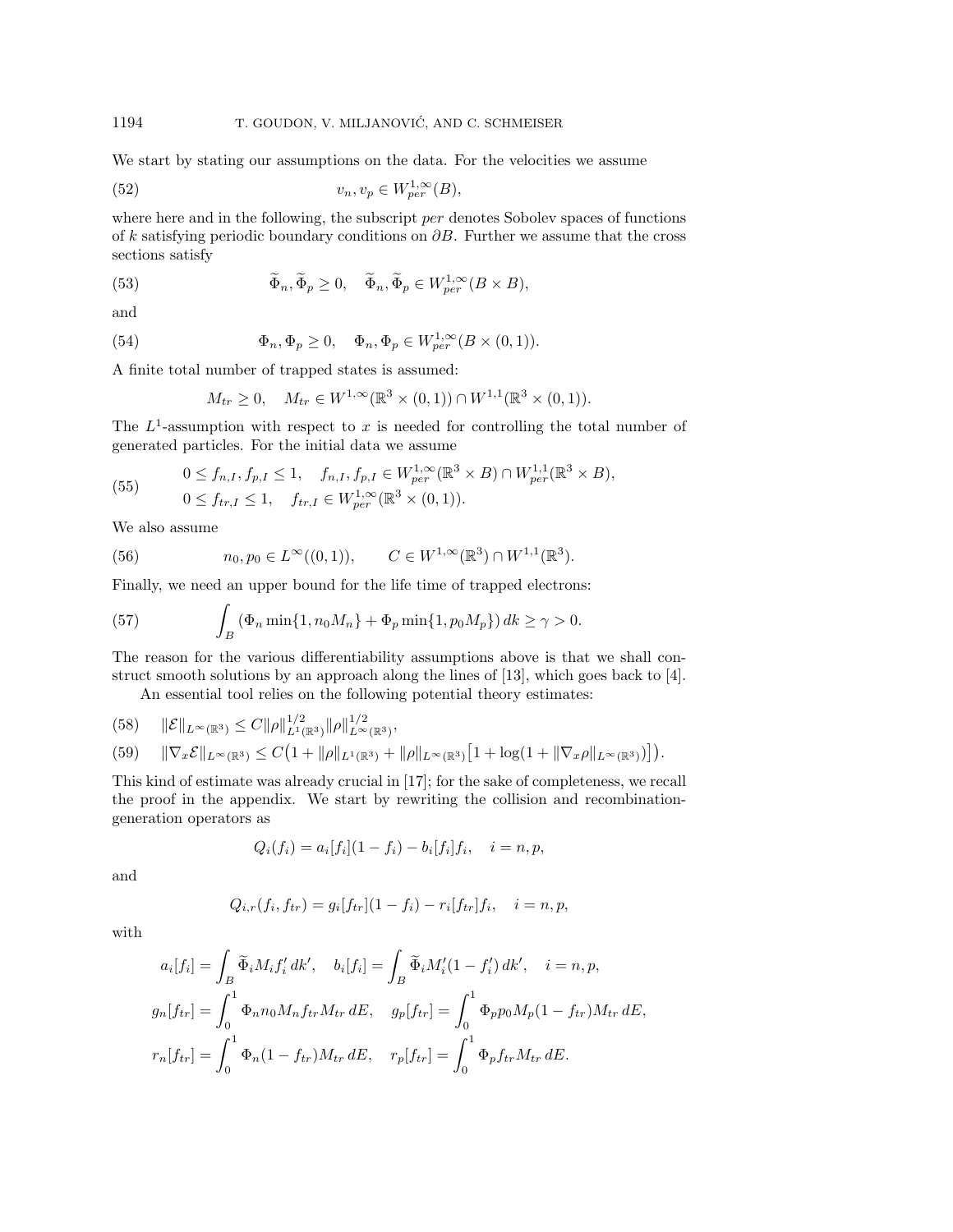In order to construct an approximating sequence  $(f_n^j, f_p^j, f_{tr}^j, \mathcal{E}^j)$  we begin with

(60) 
$$
f_i^0(x, k, t) = f_{i,I}(x, k), \quad i = n, p, \quad f_{tr}^0(x, E, t) = f_{tr,I}(x, E).
$$

The field always satisfies

(61) 
$$
\mathcal{E}^{j}(x,t) = \int_{\mathbb{R}^{3}} \frac{x-y}{|x-y|^{3}} \rho^{j}(y,t) dy.
$$

Let  $(f_n^j, f_p^j, f_{tr}^j, \mathcal{E}^j)$  be given. Then the  $f_i^{j+1}$  are defined as the solutions of the following problem:

$$
(62)
$$
  
\n
$$
\alpha^{2} \partial_{t} f_{n}^{j+1} + \alpha v_{n}(k) \cdot \nabla_{x} f_{n}^{j+1} - \alpha \mathcal{E}^{j} \cdot \nabla_{k} f_{n}^{j+1}
$$
  
\n
$$
= (a_{n}[f_{n}^{j}] + \alpha^{2} g_{n}[f_{tr}^{j}]) (1 - f_{n}^{j+1}) - (b_{n}[f_{n}^{j}] + \alpha^{2} r_{n}[f_{tr}^{j}]) f_{n}^{j+1},
$$
  
\n
$$
\alpha^{2} \partial_{t} f_{p}^{j+1} + \alpha v_{p}(k) \cdot \nabla_{x} f_{p}^{j+1} + \alpha \mathcal{E}^{j} \cdot \nabla_{k} f_{p}^{j+1}
$$
  
\n
$$
= (a_{p}[f_{p}^{j}] + \alpha^{2} g_{p}[f_{tr}^{j}] ) (1 - f_{p}^{j+1}) - (b_{p}[f_{p}^{j}] + \alpha^{2} r_{p}[f_{tr}^{j}] ) f_{p}^{j+1},
$$
  
\n
$$
\varepsilon \partial_{t} f_{tr}^{j+1} = (p_{0} \lambda_{p}[M_{p}(1 - f_{p}^{j})] + \lambda_{n}[f_{n}^{j}] ) (1 - f_{tr}^{j+1}) - (n_{0} \lambda_{n}[M_{n}(1 - f_{n}^{j})] + \lambda_{p}[f_{p}^{j}] ) f_{tr}^{j+1},
$$

subject to the initial conditions

(63)  $f_n^{j+1}(x, k, 0) = f_{n,I}(x, k), \quad f_p^{j+1}(x, k, 0) = f_{p,I}(x, k), \quad f_{tr}^{j+1}(x, E, 0) = f_{tr,I}(x, E).$ 

For the iterative sequence we state the following lemma, which is very similar to Proposition 3.1 from [13].

LEMMA 5.1. Let the assumptions  $(52)$ – $(56)$  be satisfied. Then the sequence  $(f_n^j, f_p^j, f_{tr}^j, \mathcal{E}^j)$  defined by (60)–(63) satisfies the following for any time  $T > 0$ :

- (a)  $0 \le f_i^j \le 1, i = n, p, tr.$
- (b)  $f_n^j$  and  $f_p^j$  are uniformly bounded with respect to  $j \to \infty$  and  $\varepsilon \to 0$  in  $L^{\infty}(0,T;L^{1}(\mathbb{R}^{3}\times B)).$
- (c)  $\mathcal{E}^j$  is uniformly bounded with respect to j and  $\varepsilon$  in  $L^{\infty}((0,T) \times \mathbb{R}^3)$ .

*Proof.* The first two equations in  $(62)$  are standard linear transport equations, and the third equation is a linear ODE. Existence and uniqueness for the initial value problems is therefore a standard result.

Note that the  $a_i$ ,  $b_i$ ,  $q_i$ ,  $r_i$ , and  $\lambda_i$  in (62) are nonnegative if we assume that (a) holds for j. Then (a) for  $j+1$  is an immediate consequence of the maximum principle.

To estimate the  $L^1$ -norms of the distributions, we integrate the first equation in (62) and obtain

$$
(64) \quad ||f_n^{j+1}||_{L^1(\mathbb{R}^3 \times B)} \le ||f_{n,I}||_{L^1(\mathbb{R}^3 \times B)} + \int_0^t \left||a_n[f_n^j] \frac{1}{\alpha^2} + g_n[f_n^j] \right||_{L^1(\mathbb{R}^3 \times B)}(s) ds.
$$

The boundedness of  $\widetilde{\Phi}_n$ ,  $\Phi_n$ , and  $f_{tr}^j$  and the integrability of  $M_{tr}$  imply

(65) 
$$
||a_n[f_n^j]||_{L^1(\mathbb{R}^3 \times B)} \leq C ||f_n^j||_{L^1(\mathbb{R}^3 \times B)}, \quad ||g_n[f_n^j]||_{L^1(\mathbb{R}^3 \times B)} \leq C.
$$

This is now used in (64). Then an estimate is derived for  $f_n^j$  by replacing  $j + 1$  by  $j$  and using the Gronwall inequality. Finally, it is easily seen that this estimate is passed from j to  $j + 1$  by (64). An analogous argument for  $f_p^j$  completes the proof of (b).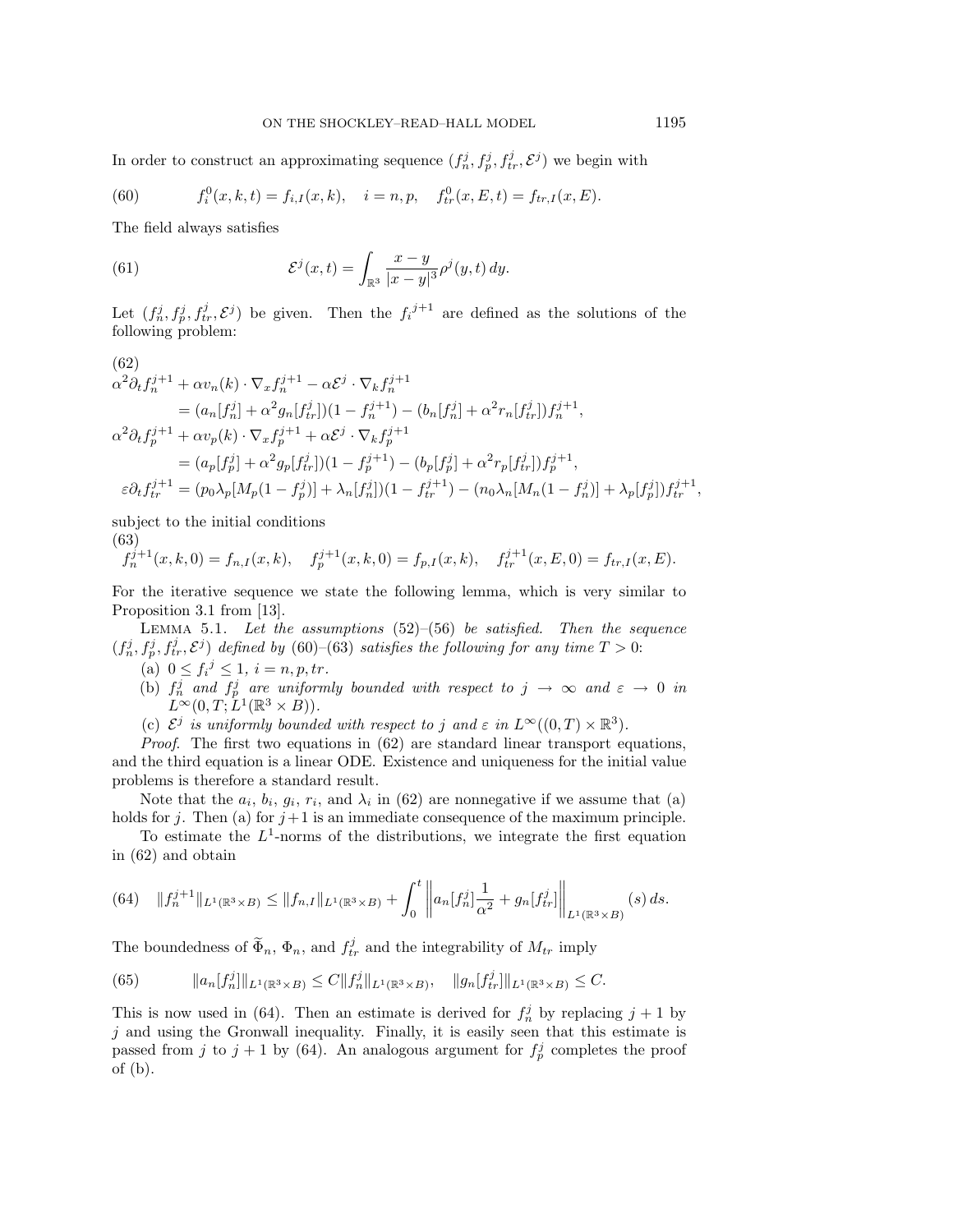A uniform-in- $\varepsilon$  ( $L^1 \cap L^{\infty}$ )-bound for the total charge density  $\rho^j = n^j + \varepsilon n_{tr}^j - p^j - C$ follows from (b) and from the integrability of  $M_{tr}$ . Statement (c) of the lemma is now a consequence of (58).  $\Box$ 

For passing to the limit in the nonlinear terms some compactness is needed. Therefore we prove uniform smoothness of the approximating sequence.

LEMMA 5.2. Let the assumptions (52)–(57) be satisfied. Then for any time  $T > 0$ the following hold:

- (a)  $f_n^j$  and  $f_p^j$  are uniformly bounded with respect to j and  $\varepsilon$  in  $L^{\infty}(0,T;W^{1,1}_{per}(\mathbb{R}^3\times$  $(B) \cap W_{per}^{\overline{1},\infty}(\mathbb{R}^3 \times B)).$
- (b)  $f_{tr}^j$  is uniformly bounded with respect to j and  $\varepsilon$  in  $L^{\infty}(0,T;W^{1,\infty}(\mathbb{R}^3 \times$  $(0, 1))$ .
- (c)  $\mathcal{E}^j$  is uniformly bounded with respect to j and  $\varepsilon$  in  $L^{\infty}(0,T;W^{1,\infty}(\mathbb{R}^3))$ .

Proof. We start by introducing  $\nu^j = \nabla_{x,k} f_n^j = (\nu_x^j, \nu_k^j), \ \pi^j = \nabla_{x,k} f_p^j = (\pi_x^j, \pi_k^j),$  $\phi^j = \nabla_x f_{tr}^j$ , and by differentiating the last equation in (62) with respect to x:

$$
\varepsilon \partial_t \phi^{j+1} = (-p_0 \lambda_p [M_p \pi_x^j] + \lambda_n [\nu_x^j])(1 - f_{tr}^{j+1}) - (-n_0 \lambda_n [M_n \nu_x^j] + \lambda_p [\pi_x^j]) f_{tr}^{j+1} - (p_0 \lambda_p [M_p (1 - f_p^j]) + \lambda_n [f_n^j] + n_0 \lambda_n [M_n (1 - f_n^j)] + \lambda_p [f_p^j]) \phi^{j+1}.
$$

The coefficient of  $\phi^{j+1}$  on the right-hand side is bounded from below by the term appearing in assumption (57) and, thus, bounded away from zero. The maximum principle implies

$$
\sup_{(0,t)} \|\phi^{j+1}\|_\infty \leq C \left( \sup_{(0,t)} \|\nu_x^j\|_\infty + \sup_{(0,t)} \|\pi_x^j\|_\infty + 1 \right),
$$

where here and in the following we use the symbol  $\|\cdot\|_{\infty}$  for the  $L^{\infty}$ -norm on  $\mathbb{R}^{3}$ , on  $\mathbb{R}^3 \times B$ , and on  $\mathbb{R}^3 \times (0, 1)$ . The gradient of the first equation in (62) with respect to  $x$  and  $k$  can be written as

$$
\alpha^2 \partial_t \nu^{j+1} + \alpha v_n \cdot \nabla_x \nu^{j+1} - \alpha \mathcal{E}^j \cdot \nabla_k \nu^{j+1} + (a_n + b_n + \alpha^2 g_n + \alpha^2 r_n) \nu^{j+1} = S_n^j,
$$

where it is easily seen that, using our assumptions,

$$
||S_n^j||_{\infty} \le C \left( 1 + ||\nu^j||_{\infty} + ||\phi^j||_{\infty} + ||\nu^{j+1}||_{\infty} (1 + ||\nabla_x \mathcal{E}^j||_{\infty}) \right)
$$

holds. The analogous treatment of the second equation in (62), the potential theory inequality (59), and the definition

$$
\gamma^{j}(t) = \sup_{(0,t)} (\|\nu^{j}\|_{\infty} + \|\pi^{j}\|_{\infty} + \|\phi^{j}\|_{\infty})
$$

lead to

$$
\gamma^{j+1}\leq C\left(1+\int_0^t\left(\gamma^j+\gamma^{j+1}(1+\log(1+\gamma^j))\right)ds\right),
$$

implying boundedness of  $\gamma^j$  on arbitrary bounded time intervals (as in [4]). This proves (c) and the L<sup>∞</sup>-part of (a). The equation for  $\partial_E f_{tr}^{j+1}$  can be treated as above, completing the proof of (b).

By  $\int_{\mathbb{R}^3} n_{tr} dx \le \int_{\mathbb{R}^3} M_{tr} dx$ , it is trivial that the total number of trapped electrons is bounded. Therefore, the  $L^1$ -estimates in (a) follow the line of [13] since no coupling with the equation for the trapped electrons is necessary.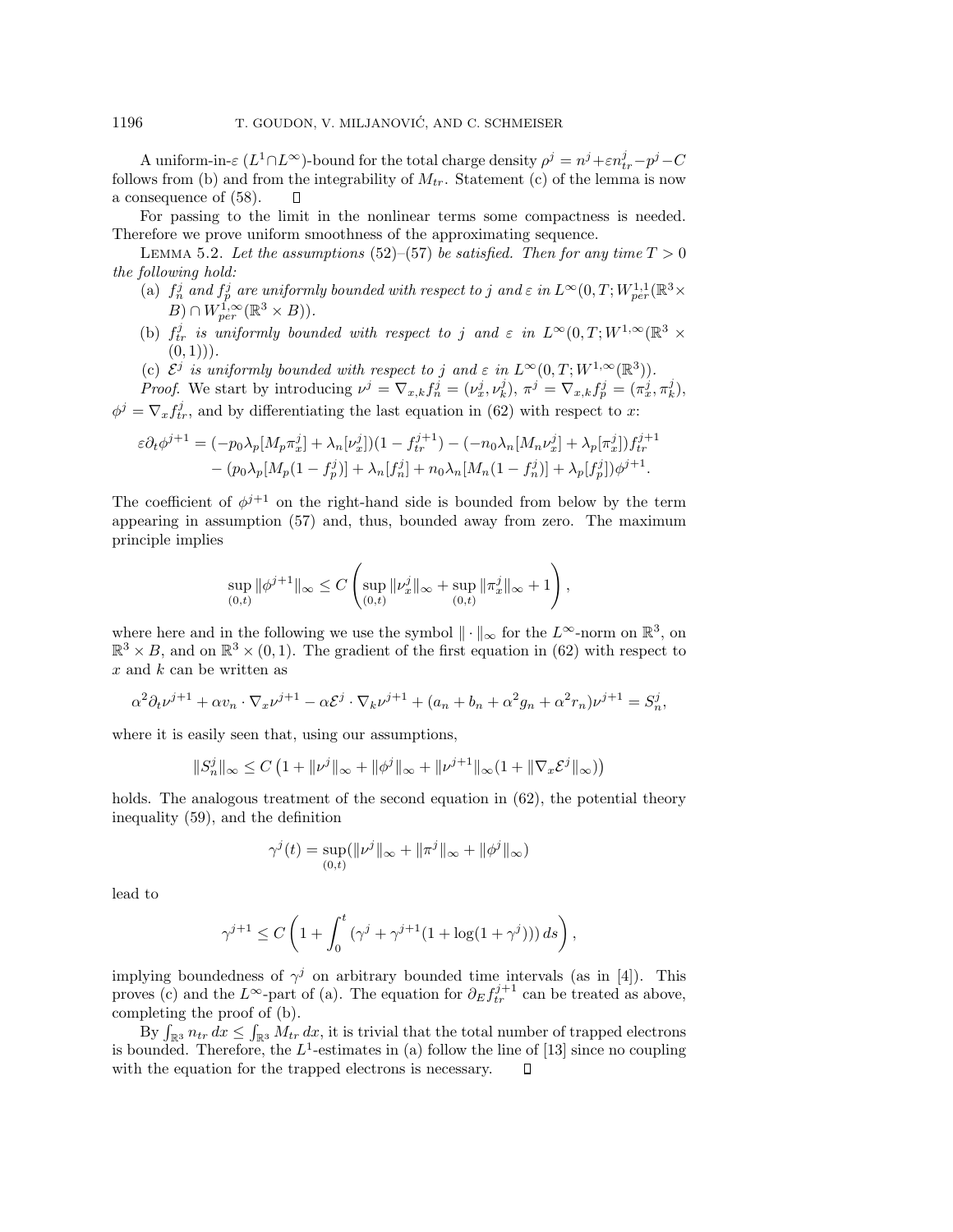With the previous results, the first two equations in (62) also give uniform bounds for the time derivatives of  $f_n^j$  and  $f_p^j$ . Thus, subsequences converge strongly locally in  $x$  and  $t$ . In the same way, the right-hand side of the time derivative of the Poisson equation is bounded in  $L^1$  and in  $L^{\infty}$ , and (58) implies boundedness of the time derivative of the field. So the field also converges strongly. This and the (obvious) weak convergence of  $f_{tr}^j$  are sufficient for passing to the limit in the quadratic nonlinearities. Note also that we have enough bounds on the time derivative to define the trace at time  $t = 0$ . Existence of a global solution of Problem (K) follows. By the same argument, the limit  $\varepsilon \to 0$  can be justified, since all estimates are also uniform in  $\varepsilon$ .

THEOREM 5.3. Let the assumptions  $(52)$ – $(57)$  be satisfied. Then Problem  $(K)$ has a global solution  $(f_n, f_p, f_{tr}, \mathcal{E})$  with  $f_n, f_p \in L^{\infty}(0,T; W^{1,\infty}_{per}(\mathbb{R}^3 \times B)),$   $f_{tr} \in$  $L^{\infty}(0,T;W^{1,\infty}(\mathbb{R}^3\times(0,1))),\ \mathcal{E}\in L^{\infty}(0,T;W^{1,\infty}(\mathbb{R}^3)).$  For  $\varepsilon\stackrel{\sim}{\to}0,$  a subsequence of solutions converges to the formal limit problem. The convergence of  $f_n$  and  $f_p$  is in  $L^{\infty}((0,\infty) \times \mathbb{R}^3 \times B)$ , that of  $\mathcal{E}$  in  $L^{\infty}((0,\infty) \times \mathbb{R}^3)$ , and that of  $f_{tr}$  in  $L^{\infty}((0,\infty) \times$  $\mathbb{R}^3 \times (0,1)$  weak<sup>\*</sup>.

**6. Relation between macroscopic and kinetic models.** In this section the relation between the two models in sections 2 and 4 is clarified on a formal level. The drift-diffusion model of section 2 can be derived from the kinetic model of section 4 by two simplification steps: a macroscopic and a low density limit.

Starting with the macroscopic limit, i.e., the limit when the Knudsen number  $\alpha$ tends to zero in (42), (43), the solutions are expanded in terms of powers of  $\alpha$ :

(66) 
$$
f_n = f_n^0 + \alpha f_n^1 + \mathcal{O}(\alpha^2), \qquad f_p = f_p^0 + \alpha f_p^1 + \mathcal{O}(\alpha^2),
$$

(67) 
$$
f_{tr} = f_{tr}^0 + \mathcal{O}(\alpha), \qquad V = V^0 + \mathcal{O}(\alpha).
$$

The limit of (42), (43) as  $\alpha \to 0$  leads to  $Q_n(f_n^0) = Q_p(f_p^0) = 0$ . With the (frequently used) simplifying assumption that the cross sections  $\Phi_n$  and  $\Phi_p$  are strictly positive, the limiting distributions are of Fermi–Dirac type (see [13]):

$$
f_n^0(x, k, t) = \frac{1}{1 + e^{-\mu_n(x, t)} / M_n(k)}, \qquad f_p^0(x, k, t) = \frac{1}{1 + e^{\mu_p(x, t)} / M_p(k)},
$$

where the scaled Maxwellians  $M_n, M_p$  are given by (46) and the chemical potentials  $\mu_n$  and  $\mu_p$  are yet to be specified. Note the one-to-one relations between the chemical potentials and the macroscopic electron and hole densities:

$$
n(\mu_n) = \int_B \frac{dk}{1 + e^{-\mu_n}/M_n(k)}, \qquad p(\mu_p) = \int_B \frac{dk}{1 + e^{\mu_p}/M_p(k)}.
$$

Now (42) is divided by  $\alpha$ , and then again the limit  $\alpha \to 0$  is carried out (formally):

(68) 
$$
v_n \cdot \nabla_x f_n^0 + \nabla_x V^0 \cdot \nabla_k f_n^0 = LQ_n(f_n^0) f_n^1,
$$

where  $LQ_n$  is the linearization of  $Q_n$ :

$$
LQ_n(f_n^0)f_n^1 = \int_B \widetilde{\Phi}_n \left[ (M_n(1 - f_n^0) + M'_n f_n^0) f_n^{1'} - (M_n f_n^{0'} + M'_n (1 - f_n^{0'})) f_n^1 \right] dk'.
$$

For the following we shall need two facts about the linearized collision operator  $LQ_n(f_n^0)$  (see, e.g., [1]): It has a one-dimensional kernel spanned by  $f_n^0(1-f_n^0)$ , and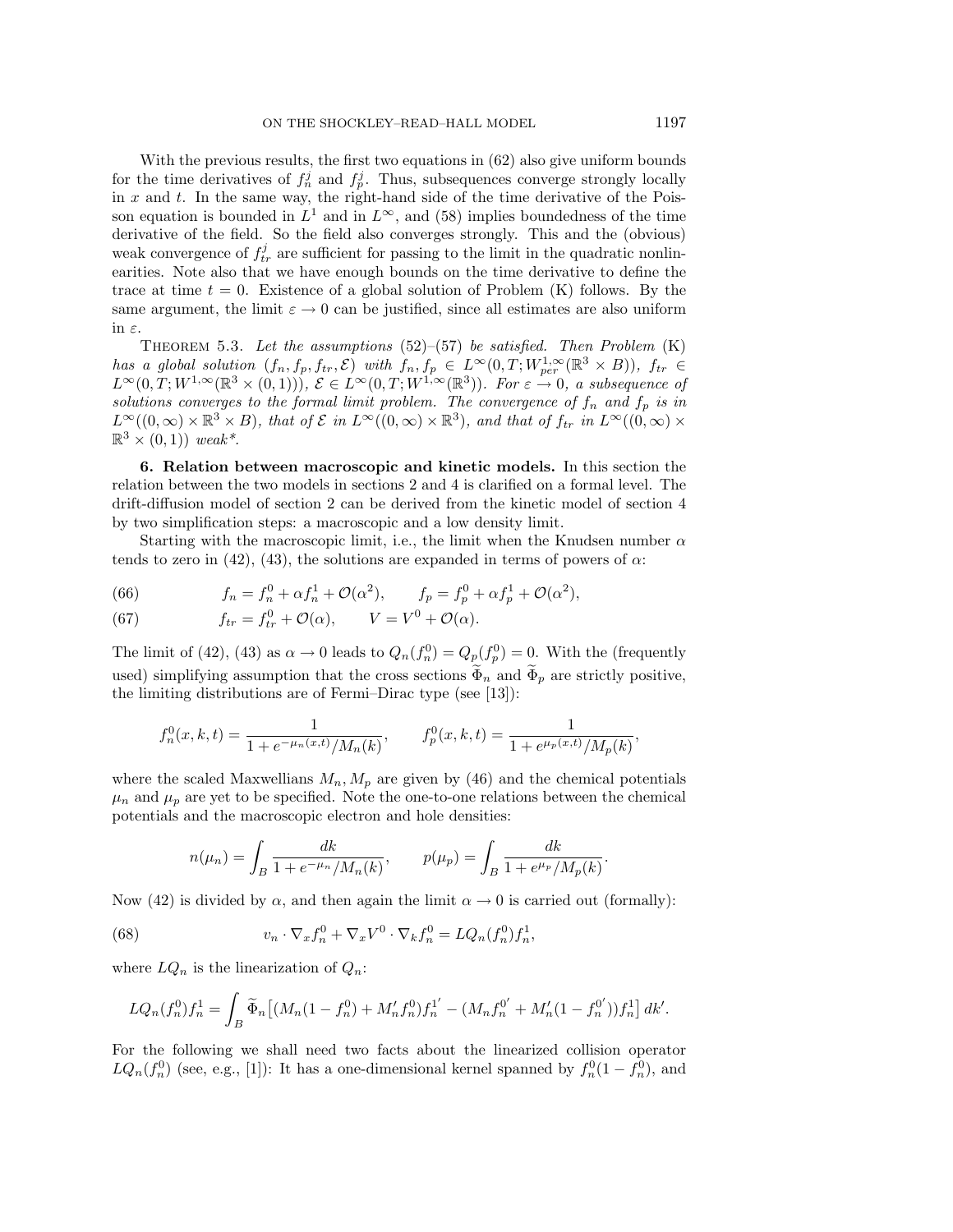its range consists of functions whose integral with respect to  $k$  vanishes. Therefore, for solvability of (68), seen as an equation for  $f_n^1$ , the integral with respect to k of the left-hand side has to vanish. This is obvious for the second term  $\nabla_x V^0 \cdot \nabla_k f_n^0$  by the periodicity with respect to  $k$ . Since the first term can be written as

$$
v_n \cdot \nabla_x f_n^0 = \nabla_k \varepsilon_n \cdot \nabla_x \frac{M_n}{M_n + e^{-\mu_n}} = -\nabla_k \cdot \nabla_x \log \left( M_n + e^{-\mu_n} \right),
$$

it also satisfies the solvability condition. Now (68) is written as

(69) 
$$
\frac{M_n e^{-\mu_n}}{(M_n + e^{-\mu_n})^2} \nabla_k \varepsilon_n \cdot (\nabla_x V^0 - \nabla_x \mu_n) = LQ_n(f_n^0) f_n^1.
$$

Note that the factor in parentheses is independent of  $k$ . Thus, choosing a solution  $h_n(k, \mu_n)$  of

(70) 
$$
LQ_n(f_n^0)h_n = -\frac{M_n e^{-\mu_n}}{(M_n + e^{-\mu_n})^2} \nabla_k \varepsilon_n,
$$

the solution of (69) can be written as

$$
f_n^1 = h_n(k, \mu_n) \cdot (\nabla_x V^0 - \nabla_x \mu_n) + \mu_n^1 f_n^0 (1 - f_n^0).
$$

Analogously,

(71) 
$$
f_p^1 = h_p(k, \mu_p) \cdot (\nabla_x V^0 + \nabla_x \mu_p) + \mu_p^1 f_p^0 (1 - f_p^0)
$$

is obtained (with  $\mu_n^1(x,t)$  and  $\mu_p^1(x,t)$  not specified, and not needed in the following). Finally, (42), (43) are divided by  $\alpha^2$  and integrated with respect to k, and the limit  $\alpha \rightarrow 0$  is carried out:

(72) 
$$
\partial_t n + \nabla_x \cdot \int_B v_n f_n^1 \, dk = \int_B Q_{n,r}(f_n^0, f_{tr}^0) \, dk = \int_0^1 S_n(f_n^0, f_{tr}^0) \, dE,
$$

(73) 
$$
\partial_t p + \nabla_x \cdot \int_B v_p f_p^1 \, dk = \int_B Q_{p,r}(f_p^0, f_{tr}^0) \, dk = \int_0^1 S_p(f_p^0, f_{tr}^0) \, dE.
$$

With the formulas for  $f_n^1$  and  $f_p^1$ , we obtain the drift-diffusion fluxes

$$
\int_B v_n f_n^1 dk = D_n(\mu_n) (\nabla_x V^0 - \nabla_x \mu_n), \qquad \int_B v_p f_p^1 dk = D_p(\mu_p) (\nabla_x V^0 + \nabla_x \mu_p),
$$

with the diffusion matrices

$$
D_n = \int_B v_n \otimes h_n \, dk, \qquad D_p = \int_B v_p \otimes h_p \, dk.
$$

For the recombination-generation terms, we obtain

$$
S_n(f_n^0, f_{tr}^0) = \lambda_n \left[ \frac{e^{-\mu_n}}{1 + e^{-\mu_n}/M_n} \right] (n_0 f_{tr}^0 - e^{\mu_n} (1 - f_{tr}^0)),
$$
  

$$
S_p(f_p^0, f_{tr}^0) = \lambda_p \left[ \frac{e^{\mu_p}}{1 + e^{\mu_p}/M_p} \right] (p_0 (1 - f_{tr}^0) - e^{-\mu_p} f_{tr}^0).
$$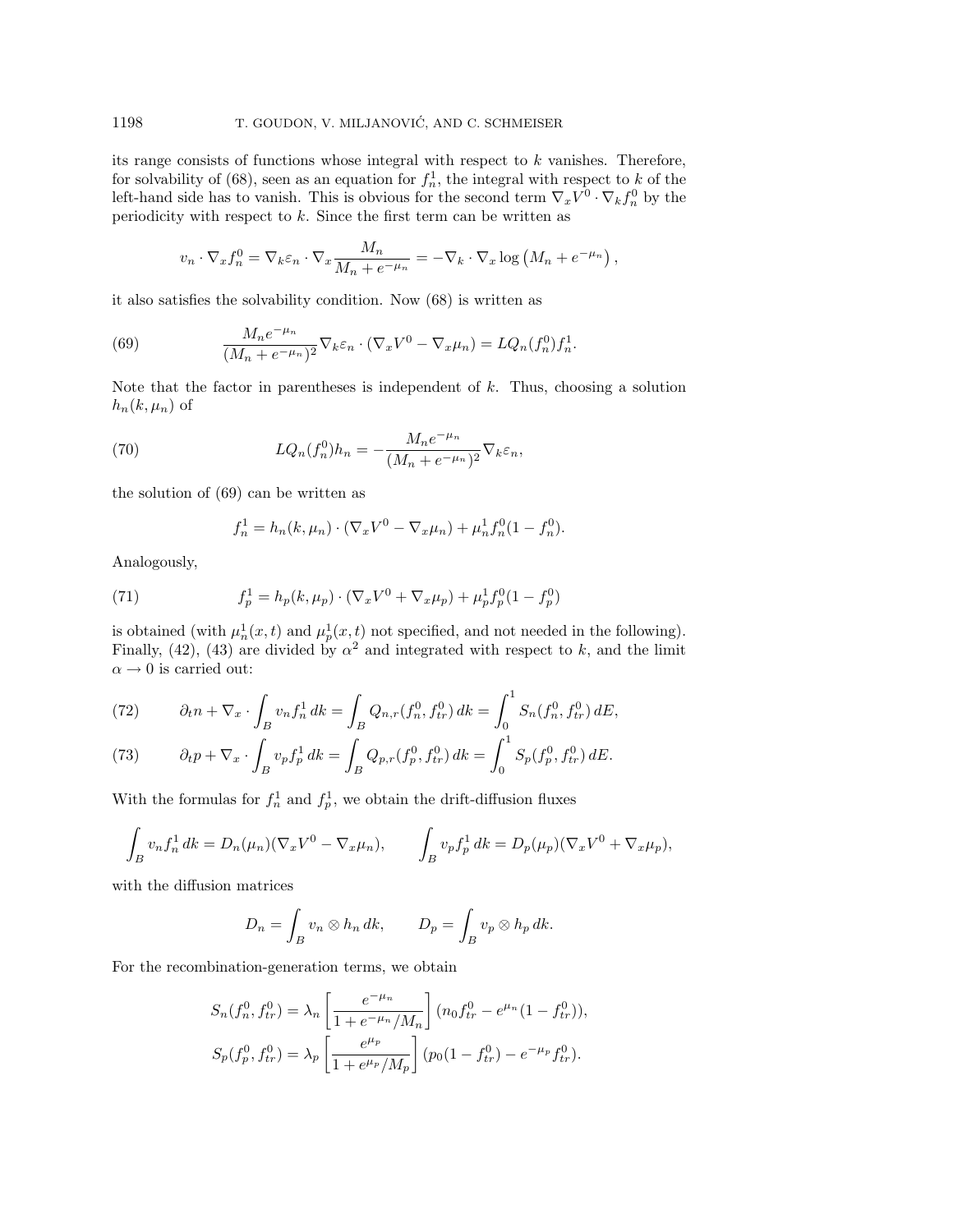Finally, we consider the small densities situation, when  $\mu_n$  is large and negative and  $\mu_p$  large and positive. This gives  $n(\mu_n) \approx e^{\mu_n}$  and  $p(\mu_p) \approx e^{-\mu_p}$ . The above recombination-generation terms can then be approximated by the terms in (9) with  $1/\tau_n = \lambda_n[M_n]$  and  $1/\tau_p = \lambda_p[M_p]$ .

Equation (70) for  $h_n$  can be approximated by

$$
\int_B \widetilde{\Phi}_n \left[ M_n h'_n - M'_n h_n \right] dk' = -n M_n \nabla_k \varepsilon_n,
$$

implying  $h_n = n\tilde{h}_n(k)$  and, thus,  $D_n = n\tilde{D}_n$ . With this and the analogous approximation for holes, the macroscopic model becomes the drift-diffusion model from section 2.

It is worth pointing out that the drift-diffusion SRH model has been obtained from the kinetic model by a two-step approximation procedure: At first, the hydrodynamic limit leads to a more nonlinear system, and we perform additionally the small densities asymptotics. This remark appeals to further mathematical questions:

• It could be interesting to investigate the intermediate macroscopic model that comes directly from the Fermi–Dirac statistics.

• It could be tempting to reverse the limits. Roughly speaking, it means that we do not take into account the Pauli exclusion principle in the kinetic equations, and the collision operator is replaced by a linear Boltzmann operator which relaxes to a Maxwellian (instead of a Fermi–Dirac distribution). Mathematically, this leads to additional difficulties since we lose the natural  $L^{\infty}$ -estimate given for free with the exclusion terms. Rigorous derivation of the diffusion regime for the corresponding Boltzmann–Poisson system in a bounded domain, with only one species of charged particles, has been obtained only very recently by using a tricky renormalization argument; see [11] (and [12] for an earlier work on renormalized solutions).

**Appendix. Proof of (58) and (59).** We recall that the fundamental solution of  $-\Delta$  in  $\mathbb{R}^N$ ,  $N \geq 3$ , reads  $E(x) = C_N |x|^{2-N}$ . For a given function  $\rho : \mathbb{R}^N \to \mathbb{R}^+,$ we set

$$
\Phi = E * \rho, \qquad \nabla_x \Phi(x) = C_N (2 - N) \int_{\mathbb{R}^N} \frac{x - y}{|x - y|} \frac{\rho(y)}{|x - y|^{N - 1}} \, dy.
$$

For any  $0 < R < \infty$ , we have

$$
\int_{\mathbb{R}^N} \frac{\rho(y)}{|x-y|^{N-1}} \, dy = \int_{|x-y| \le R} \dots \, dy + \int_{|x-y| \ge R} \dots \, dy \le ||\rho||_{\infty} \frac{\Omega_N R^2}{2} + \frac{1}{R^{N-1}} ||\rho||_1,
$$

where  $\Omega_N$  stands for the surface of the N-dimensional sphere. Optimizing with respect to  $R$  yields

$$
\|\nabla\Phi\|_{\infty} \le K_N \|\rho\|_{\infty}^{(N-1)/(N+1)} \|\rho\|_{1}^{2/(N+1)},
$$

where  $K_N$  is the constant depending only on the dimension.

Since  $|x|^{N-1}$  is locally integrable, we compute the second derivatives of the potential as follows. For any  $\varphi \in C_c^{\infty}(\mathbb{R}^N)$ , we have

$$
\langle \partial_{ij}^2 \Phi; \varphi \rangle = C_N(2 - N) \int_{\mathbb{R}^N} \frac{x_j}{|x|^N} \partial_j \varphi(x) dx = C_N(2 - N) \lim_{\eta \to 0} \int_{|x| \ge \eta} \frac{x_j}{|x|^N} \partial_j \varphi(x) dx
$$
  
=  $C_N(N - 2) \lim_{\eta \to 0} \left( \int_{|x| \ge \eta} \left( \frac{\delta_{ij}}{|x|^N} - N \frac{x_i x_j}{|x|^{N+2}} \right) \varphi(x) dx + \int_{|x| = \eta} \frac{x_j}{|x|^N} \frac{x_i}{|x|} \varphi(x) d\sigma(x) \right).$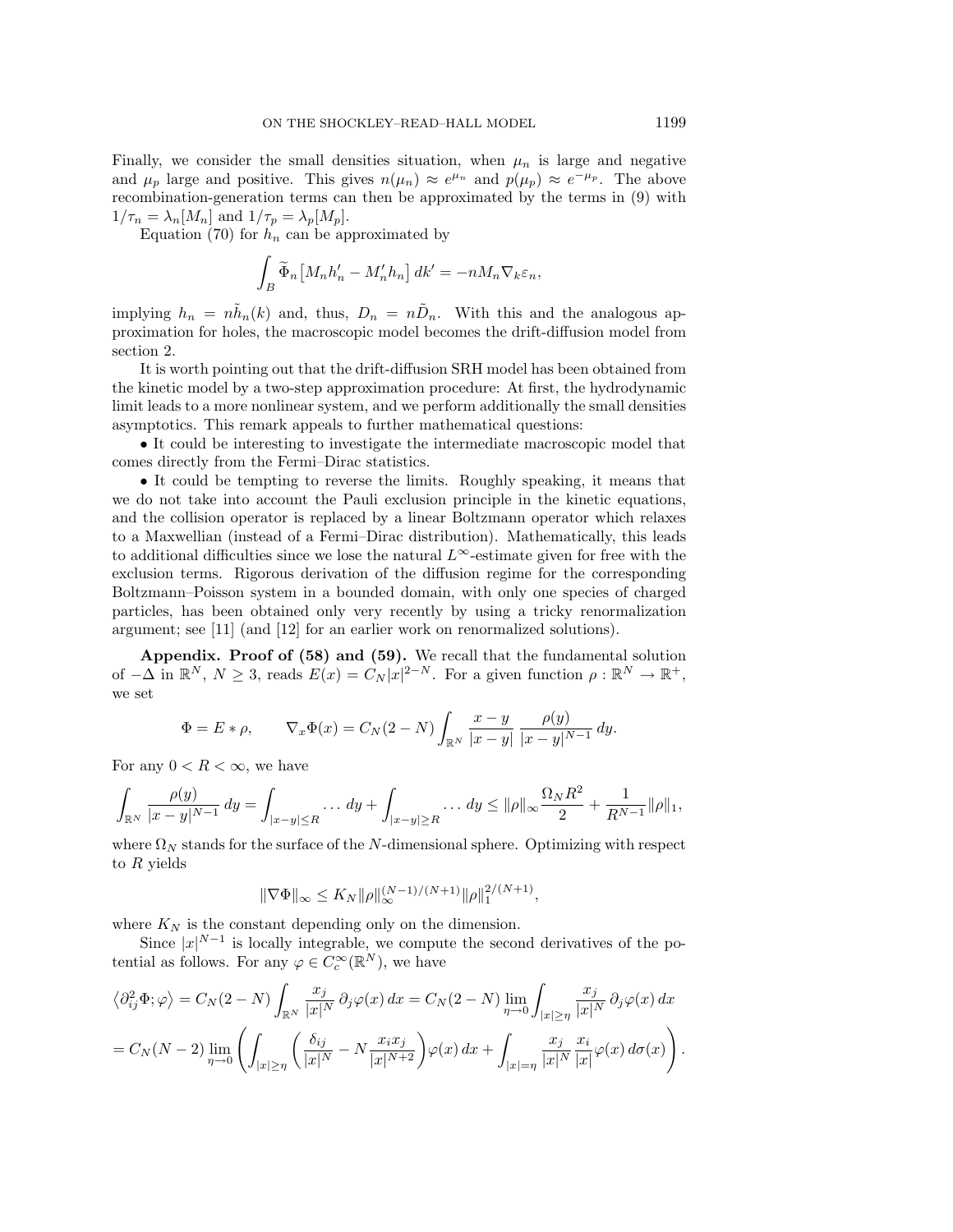The second integral in the right-hand side can be recast as

$$
\int_{\mathbb{S}^{N-1}} \varphi(\eta\omega) \omega_i \omega_j d\omega,
$$

and therefore it converges to

$$
\frac{\Omega_N}{N} \delta_{ij} \varphi(0).
$$

Let us introduce the matrix

$$
\mathbb{K}_{ij}(x) = C_N \frac{N-2}{|x|^N} \left( \delta_{ij} - N \frac{x_i x_j}{|x|^2} \right).
$$

Then, in the sense of distribution the Hessian matrix of  $E$  satisfies

$$
D^{2}E(x) = C_{N}(2 - N)\frac{\Omega_{N}}{N} \mathbb{I} \delta(x = 0) + \lim_{\eta \to 0} \mathbb{K}(x)\chi_{|x| \geq \eta}.
$$

In particular we remark that

(74) 
$$
\int_{\mathbb{S}^{N-1}} \mathbb{K}(r\omega) d\omega = 0, \quad \text{Tr } \mathbb{K} = 0.
$$

Accordingly, the Hessian matrix of the potential  $\Phi$  is given by

$$
D^2\Phi(x) = C_N(2-N)\frac{\Omega_N}{N}\mathbb{I}\,\rho(x) + \lim_{\eta \to 0} \int_{|x-y| \ge \eta} \mathbb{K}(x-y)\rho(y)\,dy.
$$

Let us discuss the last term. Consider  $0 < \eta < R_1 < R_2 < \infty$ . Using the notation C to stand for any constant depending only on the dimension, we get

$$
\left| \int_{|x-y| \ge \eta} \mathbb{K}(x-y)\rho(y) \, dy \right| \le C \left( \int_{|x-y| \ge R_2} \frac{\rho(y)}{|x-y|^N} \, dy + \int_{R_1 \le |x-y| \le R_2} \frac{\rho(y)}{|x-y|^N} \, dy \right) \n+ \left| \int_{\eta \le |x-y| \le R_1} \mathbb{K}(x-y)\rho(y) \, dy \right| \n\le C \frac{1}{R_2^N} \|\rho\|_1 + C \|\rho\|_{\infty} \ln \left( \frac{R_2}{R_1} \right) + C \left| \int_{\eta \le |x-y| \le R_1} \mathbb{K}(x-y) \left( \rho(y) - \rho(x) \right) \, dy \right|
$$

where we used (74). We deduce the following estimate:

 $\overline{1}$ 

$$
\left| \int_{|x-y| \ge \eta} \mathbb{K}(x-y)\rho(y) \, dy \right| \le C \bigg( \frac{1}{R_2^N} \|\rho\|_1 + \|\rho\|_{\infty} \ln \bigg( \frac{R_2}{R_1} \bigg) + \|\nabla_x \rho\|_{\infty} R_1 \bigg).
$$

Then, we choose  $R_2 = 1 > R_1 = (1 + ||\nabla_x \rho||_{\infty})^{-1}$  and conclude that

$$
|D^2\Phi(x)| \le C\Big(1 + \|\rho\|_1 + \|\rho\|_{\infty} \big(1 + \ln(1 + \|\nabla_x \rho\|_{\infty})\big)\Big)
$$

holds. A similar analysis can be done in dimension two; see [17].